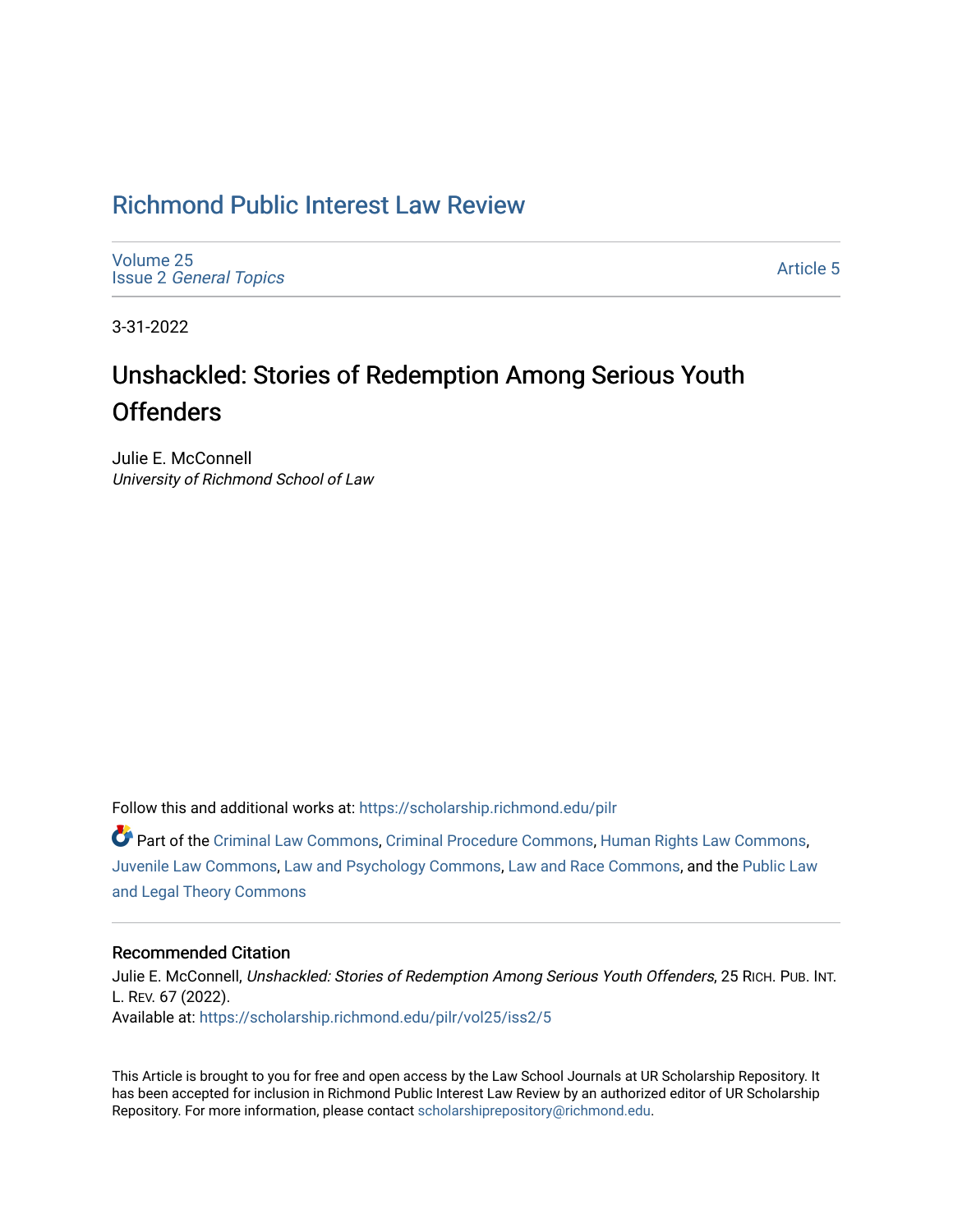# UNSHACKLED: STORIES OF REDEMPTION AMONG SERIOUS YOUTHFUL OFFENDERS

*Julie E. McConnell\**

Julie E. McConnell is a Professor of Law, Legal Practice at the University of Richmond School of Law. She earned her undergraduate degree at Agnes Scott Women's College and her JD degree from the University of Richmond School of Law. At Richmond Law, Professor McConnell teaches juvenile delinquency law and procedure and directs the Children's Defense Clinic. Through the Clinic, she and her students represent indigent children on a pro-bono basis charged with delinquency or truancy offenses or seeking Special Immigrant Juvenile Status. She and her students provide comprehensive, highly-individualized, and effective client-centered representation to youth and in some cases, their parents or guardians, in court and before school boards and 504 or IEP teams. The clinic also represents individuals, either in court or before the parole board, in post-conviction, who were originally sentenced as minors and are seeking sentence reductions or parole release. Professor McConnell also co-edits the Virginia CLE publication, Juvenile Law and Practice in Virginia and serves as a juvenile legal system expert in Virginia cases and with the International Institute of Justice and the Rule of Law in Valetta, Malta. She would like to gratefully acknowledge the assistance on this article of current and former law students, Kelly Boppe, Salua Kamerow, Claudia Leonor, Samantha Mier, Olivia Seksinsky, and Chase Whittaker.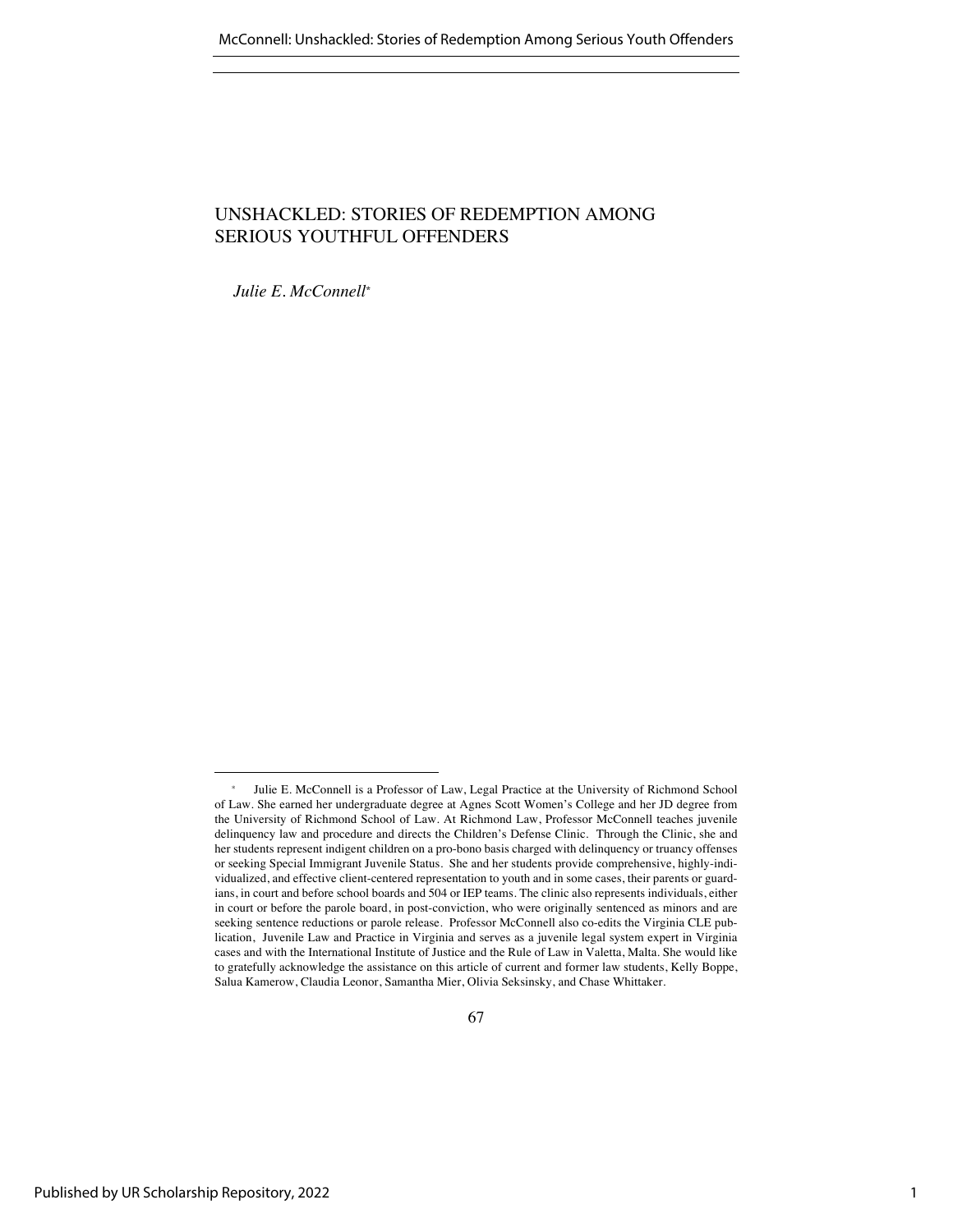# ABSTRACT

*In a series of decisions concerning child defendants, the United States Supreme Court has embraced the understanding, based on adolescent brain development, that the legal system must recognize children are different than adults concerning criminal culpability and sentencing. That recognition, culminating in Miller v. Alabama and Montgomery v. Louisiana, led to the opportunity for thousands of individuals across the country, initially sentenced to death-in-prison sentences when they were minors, to gain a meaningful opportunity for release. These cases permanently banned mandatory life sentences for children. In Virginia, the legislature now allows reconsideration of these cases through hearings before the parole board, through which the agency can consider these individuals for early release from incarceration. The legislature mandated that the parole board consider the attributes of youth not previously considered in these individuals' original sentencings.* 

*This article explores the ways in which some of these young people have engaged in a journey of redemption that has led to their release on parole. As a society, we have been overly reliant on extreme punishment and law enforcement to address our failure to protect and support children in marginalized communities. Some states are finally beginning to recognize the flawed logic underlying these practices. Virginia has made positive strides to reform the juvenile criminal legal system. The legislature mandated that courts consider adverse childhood experiences, foster-care involvement, and other hardships before sentencing young people to prison. These reforms are a step towards developing evidence-based responses to criminal involvement that hold young people accountable and consider the root causes of their criminal involvement.*

### INTRODUCTION

In the last half of 2021, student attorneys in the University of Richmond Children's Defense Clinic won parole grants for four men originally sentenced to lengthy prison sentences when they were children. Each of them had served more than twenty-five years in prison. These men experienced an extraordinary transformation as they grew up. They developed empathy and remorse, became positive role models in their prisons, embraced educational opportunities, and developed a prosocial approach to life. The miracle is that they somehow did this while incarcerated in maximum security prisons. There are many reasons for their rehabilitation, but a consistent theme is they had at least one person in their lives who never gave up on them. Once they matured and their brains fully developed, they were able to embrace the presence of loving people in their lives who would encourage them to pursue opportunities to become productive citizens. Each of them endeavored to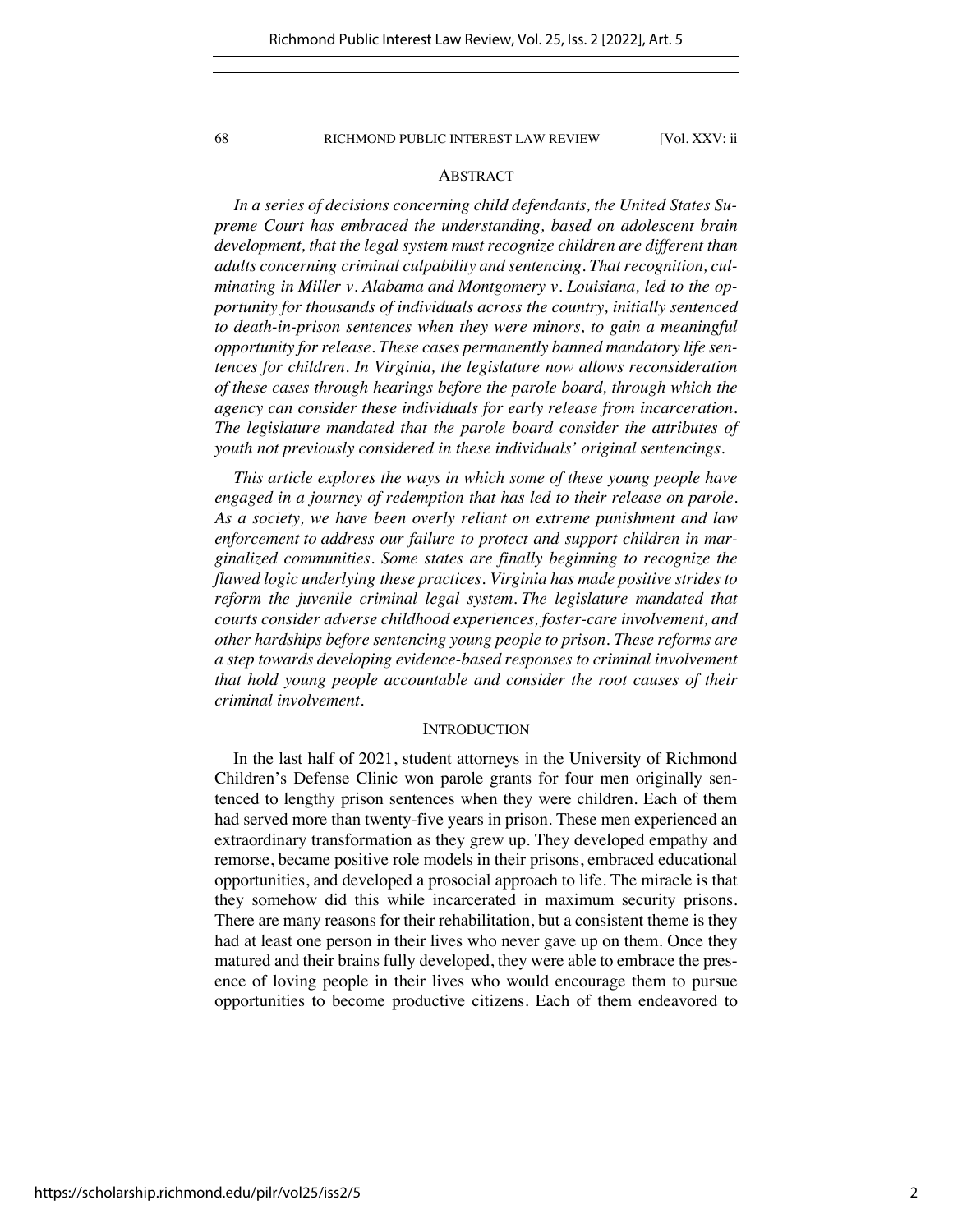prove that they were more than the worst thing they ever did. Their stories illustrate the power of second chances.

Section I of this article discusses an example of extraordinary resilience, the history of our acculturation to extreme punishment in the criminal legal system, and the role of adolescent development in delinquent behavior. The article will explore examples from our work that illustrate the inherent resilience of adolescents when given the opportunity to pursue prosocial, healthy relationships and experiences. The paper examines the role of structural racism, inequality, mass incarceration, capital punishment, and the "superpredator" myth in developing a legal system that criminalizes adolescent behavior and too often treats children like adults. Section II of this article will discuss Virginia's approach to the prosecution of adolescents over the last four decades to provide context for the influence of these elements. This analysis will also describe the evolution of cases involving the punishment of children in the criminal legal system more broadly and the United States Supreme Court's evolving interpretation of the Eighth Amendment's Cruel and Unusual Punishments Clause. Finally, Section III of the article will apply those interpretations to some of the cases on which the Children's Defense Clinic is working. In many of these cases, we have helped our clients find redemption and a chance for freedom. Sadly, we continue to represent many rehabilitated individuals who were tried as adults when they were still children and may never be released. Our work continues to bring these stories of redemption to the fore. The paper concludes with a description of Virginia's recent transformation of the criminal legal system and the treatment of adolescents, in particular. The Virginia General Assembly has made great strides to codify the requirement that judges consider many of the principles described in the paper concerning adolescent development, childhood trauma, inequality, and racism. There is still much work to do to create a fair and effective criminal legal system, but Virginia, at least, is moving in the right direction.

# I. CHILDREN INHERENTLY HAVE A DEEP CAPACITY FOR **REHABILITATION**

I had the distinct honor and privilege of witnessing one of our longtime clients walk out of prison in the fall of 2021. In the mid-1990s, a judge sentenced him to die in prison. Today, he is a free man living a life of extraordinary redemption, acceptance of responsibility, and rehabilitation. My students and I have been exceptionally fortunate to watch many of our clients grow up and transform into productive, law-abiding citizens. In this case, the parole board saw the humanity in this man and decided he had been held fully accountable. He served twenty-six years in prison for crimes he committed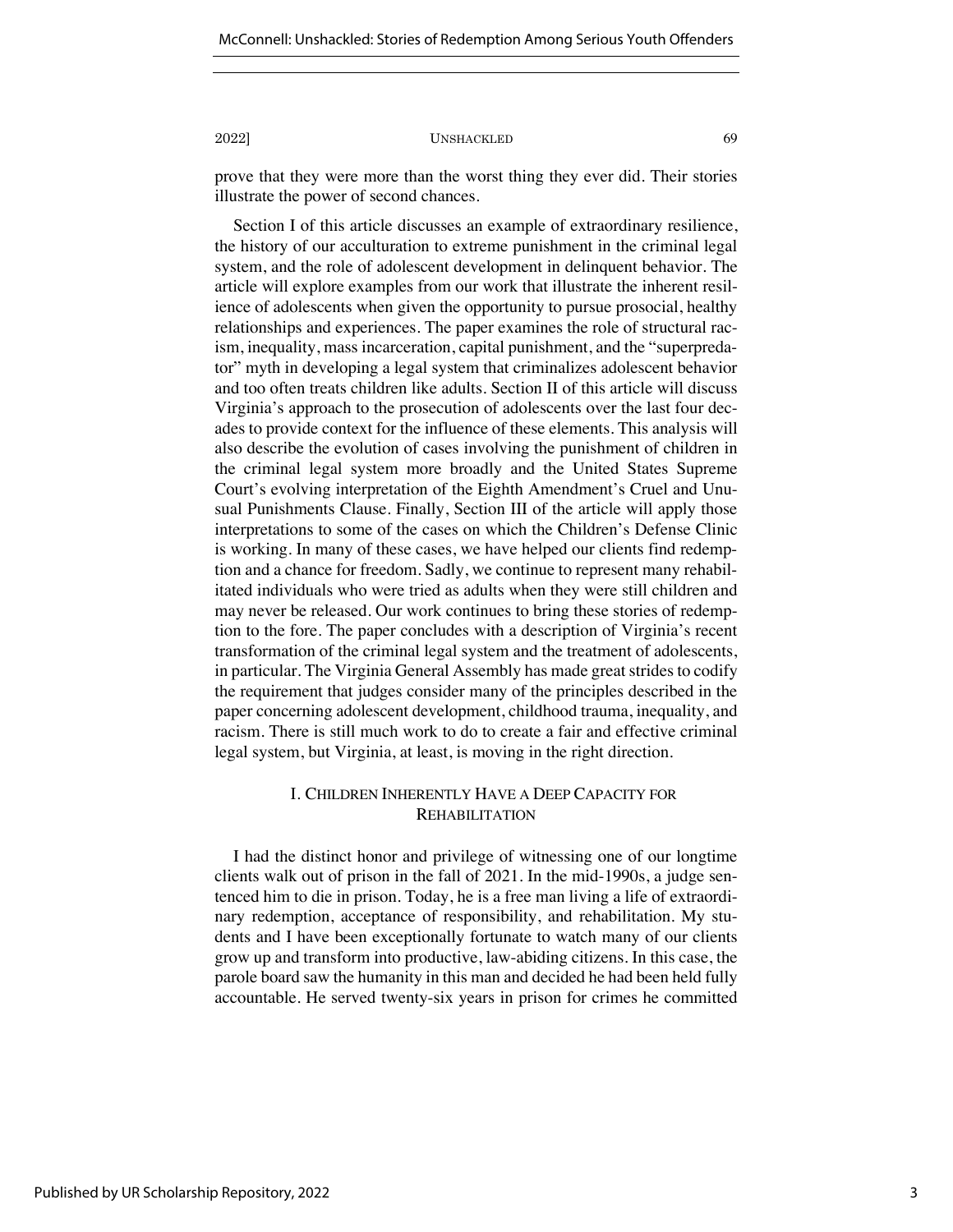when he was only seventeen. When he went to trial, courts across the country routinely sentenced children directly to adult prison, and the court did just that in his case.<sup>1</sup> Today, many states give courts the option of sending such a child to a juvenile facility instead of an adult prison for the entire sentence or for the first half of a "blended" sentence, which begins with juvenile prison time and ends with adult prison time.<sup>2</sup>

In 1995, Virginia charged our client with murder and related offenses. He is now in his forties. At the time of his admittedly very serious crimes, this client's traumatic childhood heavily influenced his behavior. He was highly susceptible to peer pressure; his violent surroundings had deeply impacted him. Because he was only a teenager when sentenced, he grew up in prison. During most of that time, the Commonwealth of Virginia detained him in maximum or super-maximum security facilities, where he had minimal access to resources, programming, or opportunities.

Life in a maximum-security facility can also be extraordinarily violent and traumatic. The horrors and negative influences of his youth did not stop when he entered prison. Yet, against all odds, he developed a sense of remorse and quickly learned how to stop making excuses and become a more prosocial person. Once he matured, he had a near-perfect prison record. He began to rise above peer pressure and negative influences. His unfailing positivity, ability to de-escalate conflict, efforts to work with all types of individuals, and genuine leadership led to opportunities to serve as a religious leader at every institution in which he resided. Ultimately, the prison recognized all he had to offer and allowed him to serve as a teacher in a cognitive re-entry program.3 He took every opportunity in prison to volunteer in programs, facilitate seminars for other inmates, and serve as a mentor and role model.

<sup>&</sup>lt;sup>1</sup> MALCOM C. YOUNG & JENNI GAINSBOROUGH, PROSECUTING JUVENILES IN ADULT COURT: AN ASSESSMENT OF TRENDS AND CONSEQUENCES 2 (2000), https://www.prisonpolicy.org/scans/sp/juvenile.pdf.

<sup>2</sup> *See Sentencing Authority*, OFF. OF JUV. JUST. AND DELINQ. PREVENTION, https://ojjdp.ojp.gov/sites/g/files/xyckuh176/files/pubs/reform2/ch2\_k.html (last visited Feb. 2, 2022) ("A number of States have created 'blended' sentencing structures for cases involving serious and repeat juvenile offenders as a mechanism for holding these youth accountable for their offenses, while retaining the court's ability to provide the most effective sanction option."); *see also* Pam Belluck, *Fighting Youth Crime, Some States Blend Adult and Juvenile Justice*, N.Y. TIMES (Feb. 11, 1998), https://www.nytimes.com/1998/02/11/us/fighting-youth-crime-some-states-blend-adult-and-juvenile-justice.html. Of the 50 states subsumed within the United States, twenty-six have adopted some form of blended sentencing between juvenile and adult criminal courts. Shelly S. Schaefer & Christopher Uggen, *Blended Sentencing Laws and the Punitive Turn in Juvenile Justice*, 41 LAW & SOC. INQUIRY 435, 438–39 (2016). The maximum age of juvenile court jurisdiction is age 16 in Georgia, Texas, and Wisconsin. Anne Teigen, *Juvenile Age of Jurisdiction and Transfer to Adult Court Laws*, NAT'L CONF. OF STATE LEGIS. (April 8, 2021), https://www.ncsl.org/research/civil-and-criminal-justice/juvenile-age-of-jurisdiction-and-transfer-toadult-court-laws.aspx.

<sup>3</sup> *Re-Entry Planning*, VA. DEP'T OF CORR., https://vadoc.virginia.gov/offender-resources/incoming-offenders/facility-programs/cognitive/re-entry-planning/ (last visited Feb. 2, 2022).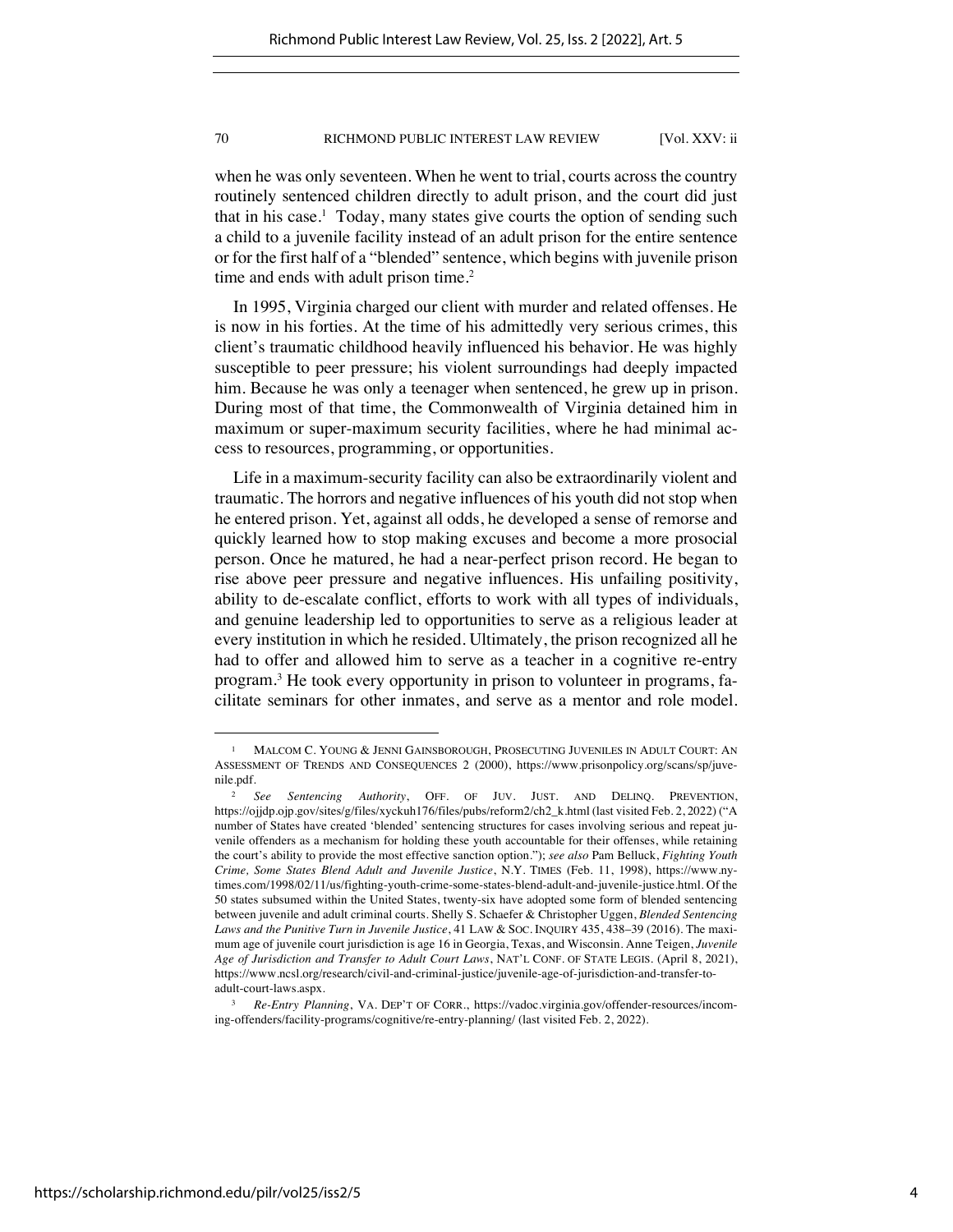Prison employees, corrections officers, offenders, counselors, and program facilitators all acknowledge that he is a hard worker, a positive influence, and someone who can navigate and de-escalate conflict because others respect him as an even-keeled and thoughtful leader.

Today, this man is thriving outside of prison as a citizen. He has a robust re-entry plan that includes family support, his legal team, and the assistance of a non-profit organization designed for the sole purpose of helping offenders reintegrate into society. He now owns a home, has stable employment, and enjoys community support. Despite the many years he spent behind bars, he has successfully transitioned into his community thanks to his hard work while incarcerated to prepare for successful reintegration. He has gotten married, had his voting rights restored, earned his driver's license, and is now establishing a business. He recognizes that his crimes, all of which he committed during a short window of time in his seventeenth year, were not just crimes against individuals but were also crimes against society. He is different from the angry, scared, and misguided seventeen-year-old who committed those heinous crimes. He is ready to show the world just how correct the United States Supreme Court was when it recognized that many juveniles have a tremendous capacity for change and "are [therefore] constitutionally different from adults for the purposes of sentencing."4

# II. THE JUVENILE BRAIN IS TYPICALLY NOT FULLY DEVELOPED UNTIL AT LEAST 25

During adolescence, there is an imbalance between the prefrontal system, which regulates reasoning, and the limbic system, which controls emotions.<sup>5</sup> Once the brain establishes a balance between both systems, typically completed by age twenty-five, it becomes more probable that individuals will make appropriate prosocial choices.<sup>6</sup> During adolescence, however, the limbic system dominates.<sup>7</sup> Therefore, while a typical adult may reason that drinking excessively is dangerous, an adolescent is more likely to discount the danger in favor of the challenge and excitement of getting away with it. $8$ Simply put, children and youth are hardwired for risk-taking. Their brain registers significant peaks of dopamine expression during childhood, which is typically only fully regulated by the mid-twenties.<sup>9</sup>

<sup>4</sup> Miller v. Alabama, 567 U.S. 460, 471 (2012).

<sup>5</sup> *See* B.J. Casey et al., *The Adolescent Brain,* 1124 ANN. N.Y. ACAD. SCI. 118 (2008).

<sup>6</sup> *See id.* at 116.

<sup>7</sup> *See id.* at 116–17.

<sup>8</sup> *See id.*

<sup>9</sup> *See id.* at 119.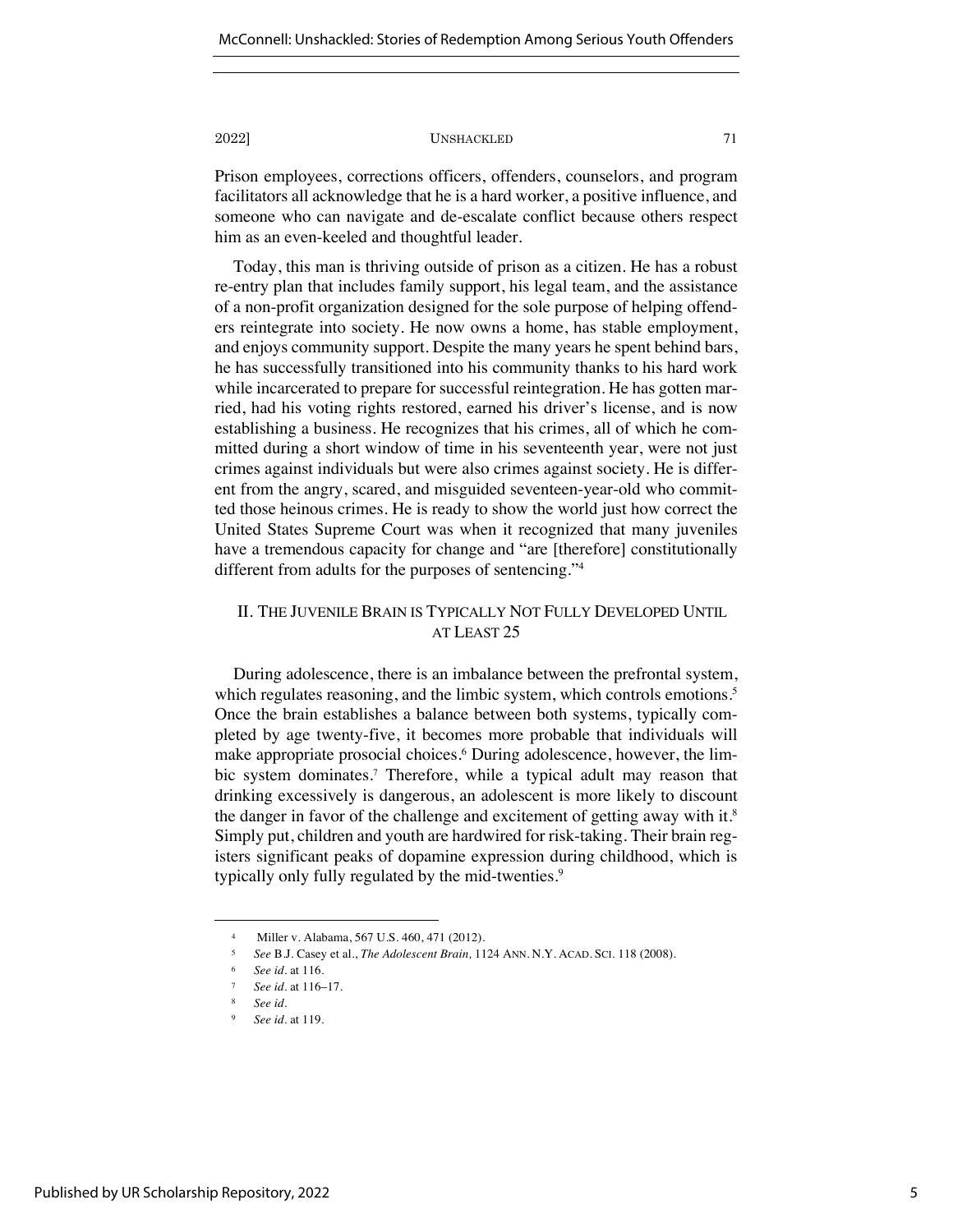The adolescent brain is susceptible to its environment because it is highly plastic.10 In other words, the developing brain is moldable and continues to be shaped by the experiences we have in adolescence. <sup>11</sup> Because the brain develops over many years, it allows young people to mature and rehabilitate over time.12 However, confining youth to adult jails and prisons can significantly hinder their access to rehabilitation and educational services, impacting healthy brain growth.<sup>13</sup>

### *A. Transient Immaturity is at the Root of Most Juvenile Crime*

The Supreme Court has recognized that youthful impetuousness and lack of self-control are the result of transient immaturity.14 The court has also acknowledged that youth, more than adults, tend to allow negative peer pressure to influence their decision-making.<sup>15</sup> Psychology and neuroscience corroborate that the parts of the brain involved in behavior regulation don't fully develop until after adolescence.16 This lack of brain development, in turn, contributes to the failure to consider consequences.<sup>17</sup>

The Supreme Court has recognized that juveniles have diminished culpability due to a lack of maturity and responsibility, vulnerability to negative influences and outside pressures, and lack of a fully-formed character.18 These characteristics often result in "impetuous and ill-considered actions and decisions," but juvenile decision-making limitations diminish as time passes and their brains develop.<sup>19</sup> Thus, courts have concluded that only a minuscule proportion of juveniles who engage in illegal activity develop an entrenched pattern of problematic behavior.<sup>20</sup> While young people should still be held responsible for their actions, their actions are typically not evidence of "irretrievably depraved character."21 As the Supreme Court observed in *Roper v. Simmons* and reaffirmed in *Graham v. Florida*, given what

<sup>&</sup>lt;sup>10</sup> See LAURENCE STEINBERG, AGE OF OPPORTUNITY: LESSONS FROM THE NEW SCIENCE OF ADOLESCENCE 23 (First Mariner Books ed., 2015).

<sup>11</sup> *See id.* at 24.

<sup>12</sup> *See id.* at 26.

<sup>13</sup> Andrea Wood, *Cruel and Unusual Punishment: Confining Juveniles with Adults After Graham and Miller*, 61 EMORY L.J. 1445, 1448 (2012).

<sup>14</sup> Miller v. Alabama, 567 U.S. 460, 471 (2012) (citing Roper v. Simmons, 543 U.S. 551, 569  $(2005)$ .

<sup>15</sup> *Id.*

<sup>16</sup> Graham v. Florida, 560 U.S. 48 (2010) (holding a life sentence is cruel and unusual punishment for non-homicide offenses committed by children).

<sup>17</sup> Miller at 471–72 (citing *id.* at 68).

<sup>18</sup> Roper at 569–70.

<sup>19</sup> *Id.* at 570 (citing Johnson v. Texas, 509 U.S. 350, 367 (1993)).

<sup>20</sup> Miller v. Alabama, 567 U.S. 460, 471 (2012) (citing Roper v. Simmons*,* 543 U.S. 551, 570  $(2005)$ ).

<sup>21</sup> Graham at 68 (citing Roper at 571).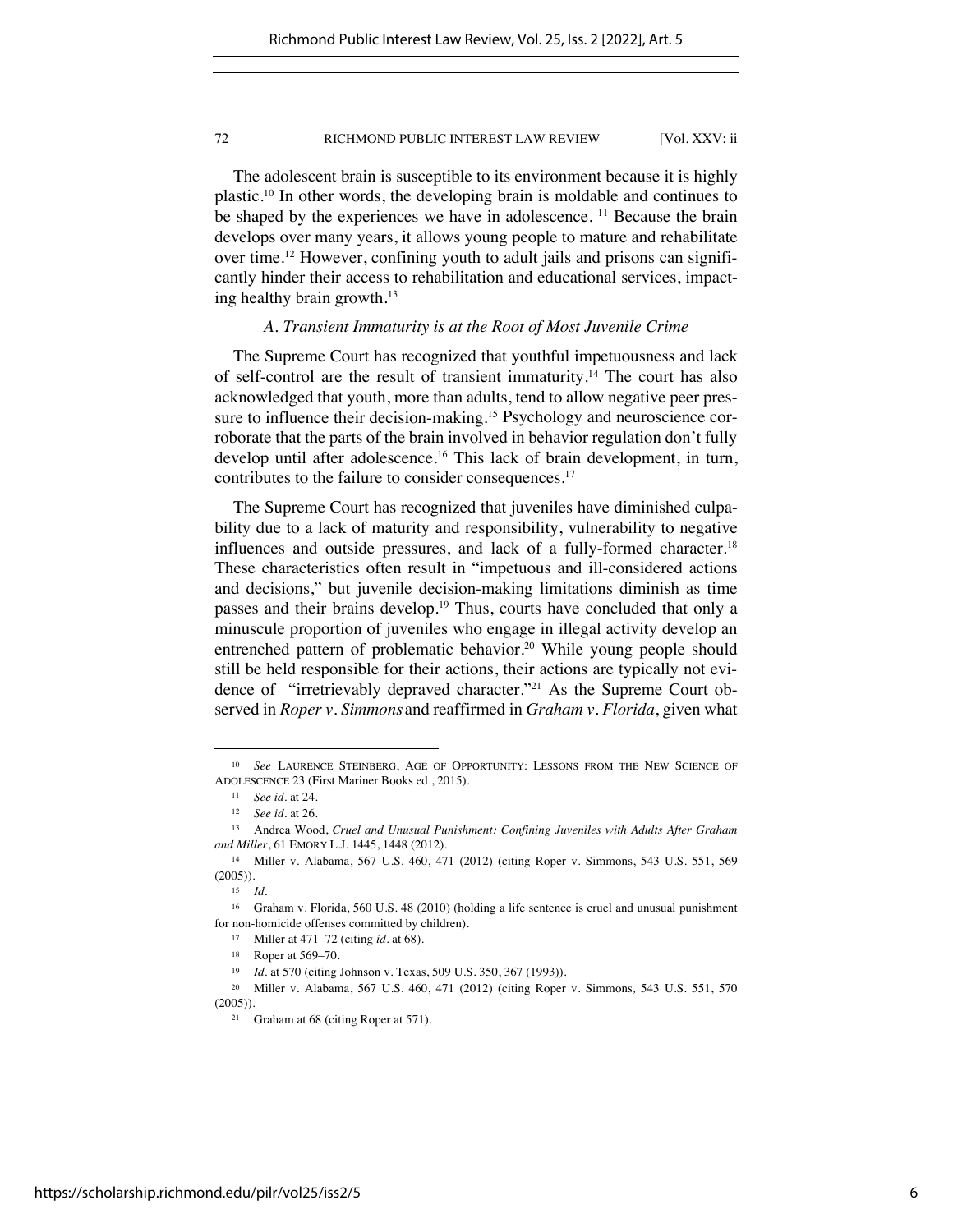we now know about adolescent brain development, "the case for retribution is not as strong with a minor as with an adult."<sup>22</sup>

# *B. The Miller Factors are Key Considerations When Sentencing Children*

In *Miller v. Alabama*, the Supreme Court detailed the ways in which juveniles are fundamentally different from adults, particularly for the purposes of the criminal legal system. Specifically, the Court recognized five factors, commonly known as the *Miller* factors,<sup>23</sup> that make juveniles, even those that commit serious offenses, less culpable than adults. The factors are as follows:

1. Adolescent brains are not fully developed regarding impulse control, planning ahead, and risk avoidance;

2.Adolescents cannot extricate themselves from negative family or social environments and are more vulnerable than adults to negative influences such as abuse and neglect;

3.Adolescent brains are particularly susceptible to peer pressure;

4.Adolescents are less able than adults to assist in their own defense or evaluate plea options; and

5.Adolescents have tremendous potential for rehabilitation because their brains are still developing.

In addition to the five *Miller* factors, numerous studies have demonstrated that adverse childhood experiences ("ACEs"), or trauma, also profoundly affect the development of critical areas of the brain responsible for executive functioning (i.e., decision-making and risk-taking behavior), namely the prefrontal cortex.24

# III. MASS INCARCERATION AND THE SUPERPREDATOR MYTH LED TO DEATH-IN-PRISON SENTENCES FOR CHILDREN

### *A. The Evolution of Mass Incarceration*

It is essential to examine how we became over-reliant on incarceration as a means of social control to understand how we began sentencing children to die in prison. The ratification of the 13th Amendment in 1865 was the genesis of mass incarceration in the United States. The 13th Amendment criminalized slavery and involuntary servitude in the United States and its territories. However, it contained a critical loophole: slavery and involuntary servitude

<sup>&</sup>lt;sup>22</sup> Roper at 570–71 (holding that the death penalty is cruel and unusual punishment for children); Graham v. Florida, 560 U.S. 48, 71 (2010) (citing Roper at 570–71).

<sup>23</sup> Miller at 471–78; *see also* Elizabeth Scott et al., *Juvenile Sentencing Reform in a Constitutional Framework*, 88 TEMP. L. REV. 675, 696–701 (2016) (discussing how to apply the five Miller factors).

<sup>24</sup> *See, e.g.,* Jessie I. Lund et al., *Adverse Childhood Experiences and Executive Function Difficulties in Children: A Systematic Review*, 106 CHILD ABUSE & NEGLECT 104485 (2020) (finding that, across thirty-six studies that examined executive functions related to forms of maltreatment, including abuse, neglect, and exposure to intimate partner violence, many found a "*strong* relationship between maltreatment and [prefrontal cortex] deficits among children") (emphasis added).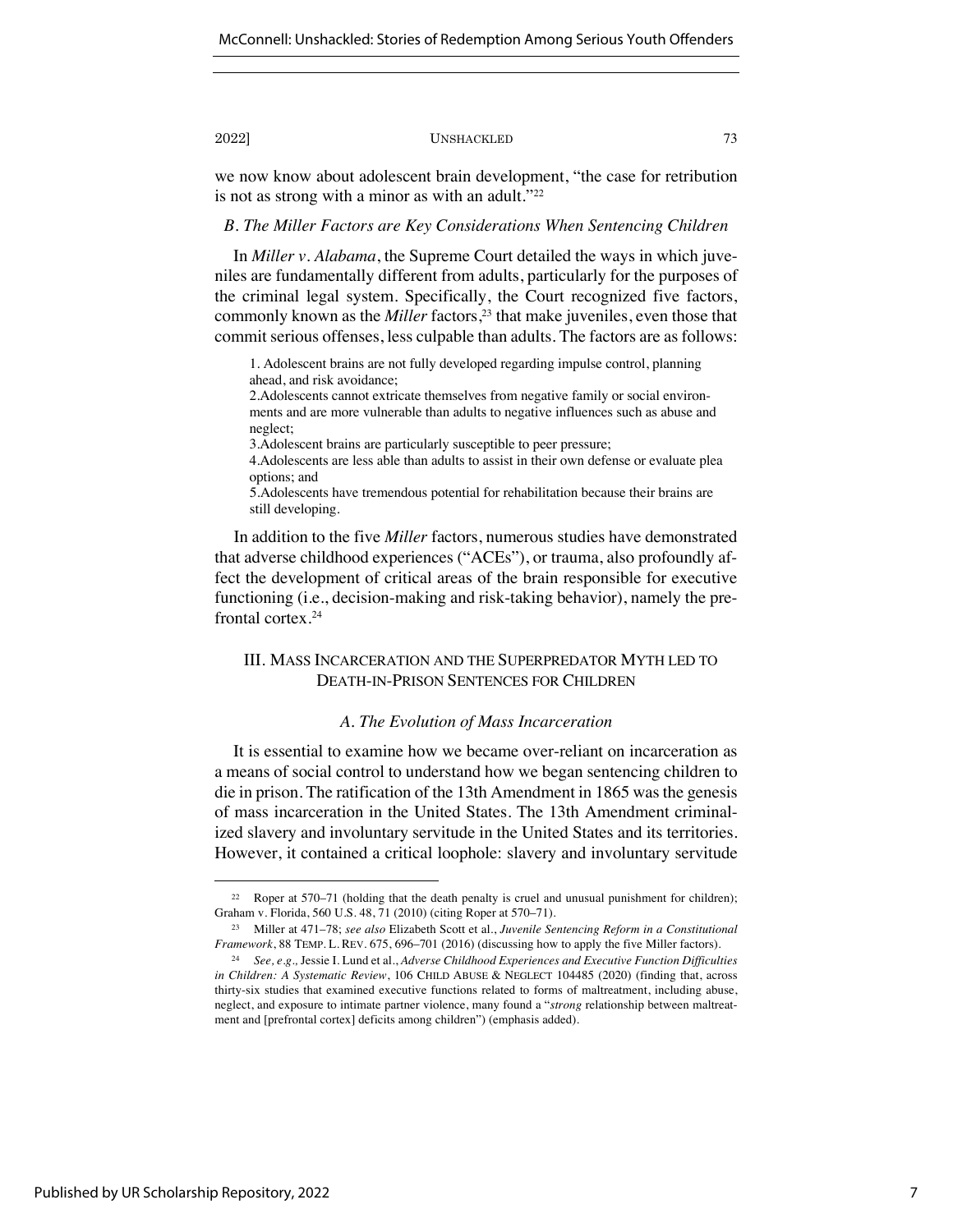shall not exist "except as a punishment for crime whereof the party shall have been duly convicted."25 The Punishment Clause of the 13th Amendment effectively stripped certain individuals of their constitutional rights. This provision gave rise to a prison labor system to replace slavery.<sup>26</sup> The United States government's overreliance on free prison labor led to the world's largest prison population.<sup>27</sup>

The criminal-exception loophole of the 13th Amendment created conditions that preserved the economic benefits and social caste system that was intrinsic to slavery.28 Slavery was so fundamental to the structure of laws and relationships that politicians struggled to re-imagine a world without bondage and captivity after the Civil War.<sup>29</sup> Pro-slavery legislatures, comprised of all-White police and Confederate veterans of the United States Civil War, began to create "Black Codes" to regulate freed African Americans' public behavior and employment rights.<sup>30</sup> States designed the Black Codes to restrict African Americans' freedom and ensure their availability as a cheap labor force following the end of the Civil War.<sup>31</sup> If an African American violated these Black Codes, they risked fines and incarceration.<sup>32</sup>

The Black Codes manufactured a legal solution to the demand for cheap labor following the ratification of the 13th Amendment.<sup>33</sup> Legislatures instituted new forms of governance over the newly emancipated and freed African Americans, forcing them into unpaid labor and incarceration.<sup>34</sup> These codes were exhaustive, covering freedoms associated with every aspect of

<sup>&</sup>lt;sup>25</sup> U.S. Const. amend. XIII,  $\S$  1.

<sup>26</sup> Whitney Benns, *American Slavery, Reinvented*, ATLANTIC (Sept. 21, 2015), https://www.theatlantic.com/business/archive/2015/09/prison-labor-in-america/406177/; Caroline M. Kisiel, *Loopholes Have Preserved Slavery for More than 150 Years after Abolition*, WASH. POST. (Jan. 27, 2021), bhttps://www.washingtonpost.com/outlook/2021/01/27/loopholes-have-preserved-slavery-more-than-150-years-after-abolition/.

<sup>27</sup> Kisiel, *supra* note 26; *see also* JACOB KANG ET AL., VERA INST. OF JUST., PEOPLE IN JAIL AND PRISON IN SPRING 2021 1 (2021) (acknowledging that there are 1,774,900 incarcerated persons in the United States as of June 2021).

<sup>28</sup> Kisiel, *supra* note 26 ("Proslavery lawmakers created laws that, if violated, were covered by the [criminal-loophole] exception . . . .").

<sup>29</sup> *See* Michele Goodwin, *The Thirteenth Amendment: Modern Slavery, Capitalism, and Mass Incarceration*, 104 CORNELL L. REV. 899, 923 (2019).

<sup>30</sup> Kisiel, *supra* note 26; *see also id.* at 922 ("Despite the unseating of many southern 'planters' in Congress after the Civil War, proslavery proponents of slavery in northern states like Delaware and southern states like Kentucky vigorously fought to salvage that explicit hierarchy and social caste system, *underscoring Blacks' subordination and Whites' supremacy under the law*.") (emphasis added). *See generally Black Codes*, HIST., (Jan. 26, 2022), https://www.history.com/topics/Black-history/Black-codes.

<sup>31</sup> *Black Codes*, *supra* note 30.

<sup>32</sup> *Id.*

<sup>33</sup> Goodwin, *supra* note 29 at 936.

<sup>34</sup> *Id.*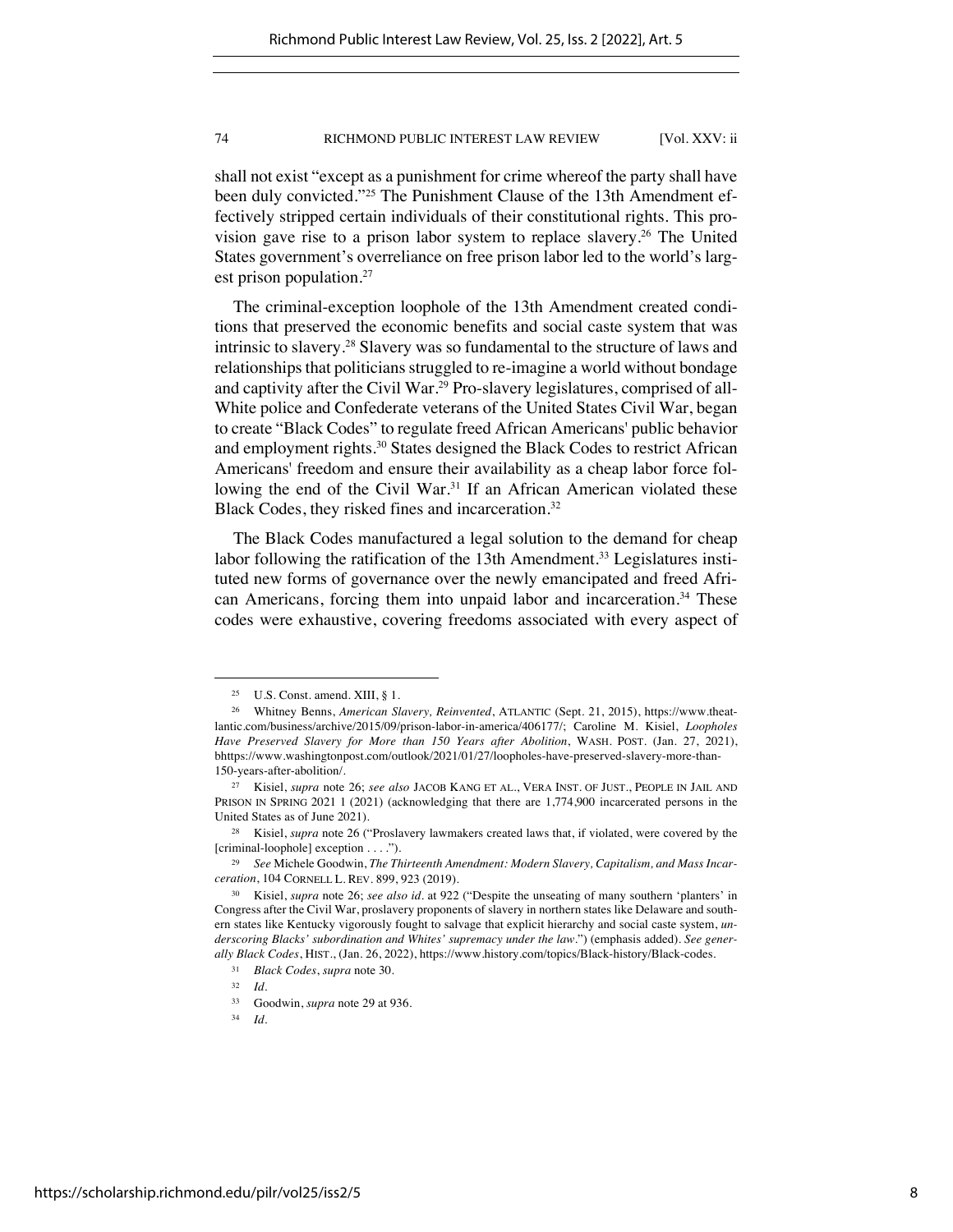life. 35 They regulated public interactions between Black and White people and rules that required freed Black people to carry proof of employment or risk being arrested and forced to forfeit earlier wages.<sup>36</sup> The Black Codes effectively criminalized the behavior of freed and newly emancipated African Americans as they tried to create new lives for themselves. Alabama, for example, passed laws to specifically criminalize Black gun ownership and the sale of any produce and poultry.<sup>37</sup> While these codes were mostly repealed by 1868, they laid the foundation for the emergence of the insidious Jim Crow laws that punctuated much of the 20th century.<sup>38</sup>

Despite the storied legacy of the 13th Amendment's Punishment Clause on mass incarceration, the United States did not become truly serious about mass incarceration until the 1970s, starting with President Nixon's War on Drugs. <sup>39</sup> The mid-20th century saw the emergence of mass "law and order" rhetoric in response to a wave of violent crimes and riots in American urban centers.40 During this time, political strategists tried to appeal to White voters by advancing tough-on-crime policies that exploited fears and stereotypes of Black criminality.41 Known as the "Southern Strategy," Republican politicians sought to manipulate racial fracture points and mobilize Southern working-class Whites against the Democrats.<sup>42</sup> Amid a civil rights movement that brought minorities to the vanguard of American politics, Republican strategists exploited racial animus to appeal to southerners and working-class Whites who felt marginalized by the nationwide conversation about race relations.<sup>43</sup>

<sup>35</sup> *Id.* at 937.

<sup>36</sup> *Id.*

<sup>&</sup>lt;sup>37</sup> *Id.* ("On December 19, 1865, Alabama amended its criminal statute providing among other things, that Blacks employed by farmers 'shall not have the right to sell any corn, rise, peas, wheat, or other grains, any flour, cotton, fodder, hay, bacon, fresh meat of any kind, poultry of any kind, [or] animal of any kind . . . .'").

<sup>38</sup> *See The Southern "Black Codes" of 1865-66*, CONST. RTS. FOUND., https://www.crfusa.org/brown-v-board-50th-anniversary/southern-Black-codes.html (last visited Mar. 13, 2022); Kisiel, *supra* note 26.

<sup>39</sup> James Cullen, *The History of Mass Incarceration*, BRENNAN CTR. FOR JUST. (July 20, 2018), https://www.brennancenter.org/our-work/analysis-opinion/history-mass-incarceration. *See also Nixon Adviser Admits War on Drugs Was Designed to Criminalize Black People*, EQUAL JUSTICE INITIATIVE (Mar. 25, 2016), https://eji.org/news/nixon-war-on-drugs-designed-to-criminalize-black-people/.

<sup>40</sup> Ruth Delany et al., *American History, Race, and Prison*, VERA (Sept. 2018), https://www.vera.org/reimagining-prison-web-report/american-history-race-and-prison.

<sup>41</sup> Michael Tonry, *The Social, Psychological, and Political Causes of Racial Disparities in the American Criminal Justice System*, 39 CRIME & JUST. 273, 277–78 (2010).

<sup>42</sup> *Id.* at 279 (presenting an excerpt of Lee Atwater's Southern Strategy, as related in a 1981 interview).

<sup>43</sup> *Id.*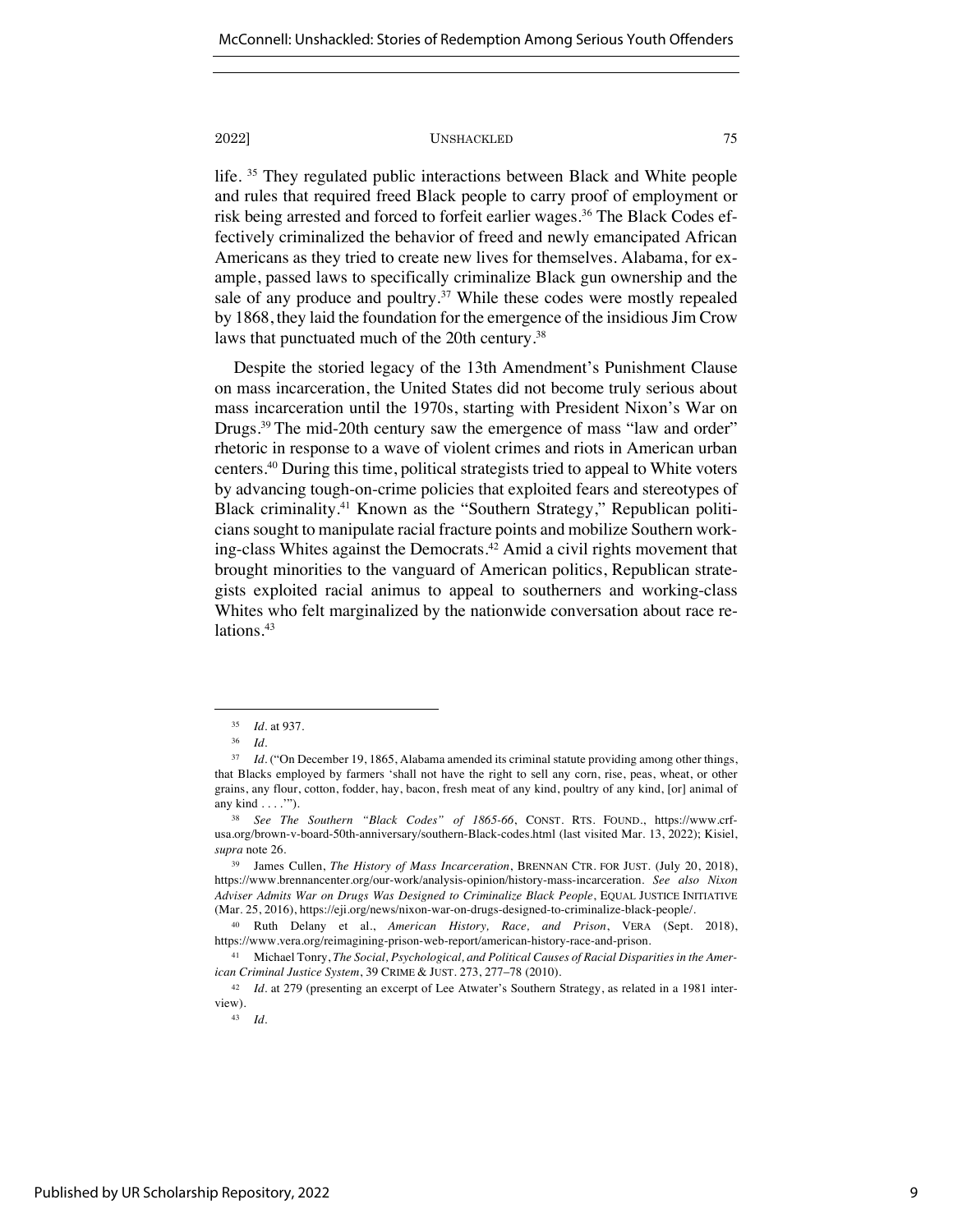# *B. The 1994 Federal Crime Bill*

Ultimately, it was the 1994 Federal Crime Bill that truly threw gasoline on the flames of mass incarceration.<sup>44</sup> Under the direction of President Bill Clinton, legislators embraced tough-on-crime policies as an integral component of their political platform.45 The mid-1980s and early 1990s had been marred by gang violence and endemic cocaine use throughout urban America.46 In signing the 1994 crime bill, President Clinton remarked, "Gangs and drugs have taken over our streets and undermined our schools."47

This change in the political landscape would shape the future of politics and the larger criminal legal system for years to come. The 1994 Federal Crime Bill is the most extensive federal crime legislation ever passed.<sup>48</sup> The bill authorized the death penalty for dozens of federal crimes and codified the "three strikes" rule, which mandated life imprisonment for a third violent felony conviction.49 In the wake of the crime bill, the likelihood of an extensive prison sentence grew exponentially for everything from minor assaults to drug trafficking.50 Moreover, all these changes had a terrible impact on Black and Brown communities. According to the Sentencing Project, one of every three Black boys and one of every six Latino boys born in 2001 will go to prison in his lifetime.<sup>51</sup> At the same time, one of every seventeen White boys born that year could expect to go to prison.<sup>52</sup> These statistics should have sounded an alarm that our criminal legal system is horribly flawed, but we have done little to curb this trend.

These grim statistics are evident in the cases we handle in the clinic. Almost without exception, our cases involve a person of color, consistent with what we know about the overrepresentation of minorities in the juvenile legal system nationally. According to the Sentencing Project,

<sup>44</sup> *See* Lauren-Brooke Eisen, *The 1994 Crime Bill and Beyond: How Federal Funding Shapes the Criminal Justice System*, BRENNAN CTR. FOR JUST. (Sept. 9, 2019), https://www.brennancenter.org/ourwork/analysis-opinion/1994-crime-bill-and-beyond-how-federal-funding-shapes-criminal-justice.

<sup>45</sup> *See id.*

<sup>46</sup> *Id.*

<sup>47</sup> *1994 Crime Bill*, C-SPAN, at 27:12 (Sept. 13, 1994), https://www.c-span.org/video/?c4392792/ user-clip-1994-crime-bill.

<sup>48</sup> Eisen, *supra* note 44.

<sup>49</sup> *Id.* 

<sup>50</sup> Ta-Nehisi Coates, *The Black Family in the Age of Mass Incarceration*, THE ATLANTIC (Oct. 2015), https://www.theatlantic.com/magazine/archive/2015/10/the-Black-family-in-the-age-of-mass-incarceration/403246/.

<sup>&</sup>lt;sup>51</sup> THE SENT'G PROJECT, REPORT TO THE UNITED NATIONS ON RACIAL DISPARITIES IN THE U.S. CRIMINAL JUSTICE SYSTEM 1 (2018), https://www.sentencingproject.org/publications/un-report-on-racial-disparities/ (citing Marc Mauer, *Addressing Racial Disparities in Incarceration*, 91 PRISON J. (SUPP. 3) 87S, 88S (2011)).

<sup>52</sup> *Id.*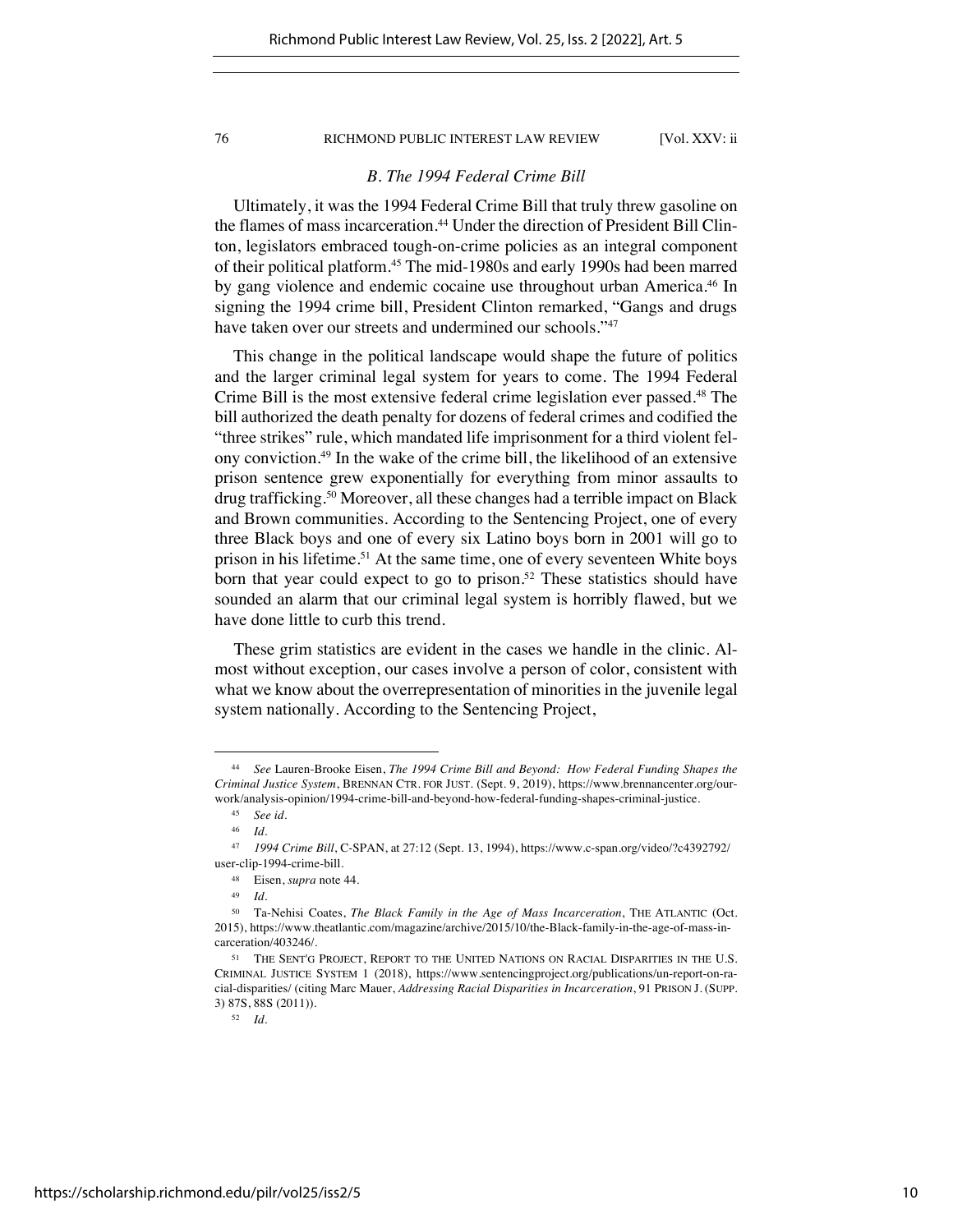[A]t the beginning of the 1980s, Black and [W]hite youth were arrested at roughly equivalent rates, approximately one in 300. The War on Drugs<sup>53</sup> changed that. Through the 1980s, the arrest rate for Black youth increased more than 350 percent even as the arrest rate for [W]hite juveniles declined. By 1991, a Black child was 579 percent more likely to be arrested for a drug offense than a [W]hite teenager.54

# *C. The Superpredator Theory*

On the heels of the 1994 Crime Bill came the infamous "superpredator" theory, popularized by a Princeton University Professor named John DiIulio.<sup>55</sup> DiIulio argued that society was facing a wave of "superpredators," whom, he claimed, "live by the meanest code of the meanest streets, a code that reinforces rather than restrains their violent, hair-trigger mentality."56 DiIulio concluded that a generation of teenagers, animated by pervasive "moral poverty," would soon take to the streets and commit violent crimes.<sup>57</sup> He attributed this moral poverty to "Black inner-city neighborhoods" and "predatory street criminals among Black urban youth."58 Ultimately, DiIulio's superpredator myth legitimized pseudo-scientific assumptions and long-standing fears of Black criminality.<sup>59</sup> The superpredator myth gained further traction in 1995 when political scientist James Q. Wilson asserted that:

<sup>53</sup> *The War on Drugs*, HIST. (Dec. 17, 2019), https://www.history.com/topics/crime/the-war-ondrugs ("The War on Drugs is a phrase used to refer to a government-led initiative that aims to stop illegal drug use, distribution and trade by dramatically increasing prison sentences for both drug dealers and users. The movement started in the 1970s and is still evolving today.").

<sup>54</sup> JOSHUA ROVNER, THE SENT'G PROJECT, DISPROPORTIONATE MINORITY CONTACT IN THE JUVENILE JUSTICE SYSTEM 5 (2014), https://www.sentencingproject.org/publications/disproportionateminority-contact-in-the-juvenile-justice-system/.

<sup>55</sup> *See generally* Peter Annin, *Superpredators Arrive: Should We Cage the New Breed of Vicious*  Kids?, NEWSWEEK, Jan. 22, 1996, at 57 ("On the horizon . . . are tens of thousands of severely morally impoverished juvenile super-predators. They are perfectly capable of committing the most heinous acts of physical violence for the most trivial reasons . . . They fear neither the stigma of arrest nor the pain of imprisonment."); John DiIulio, *Defining Criminality Up*, WALL ST. J., July 3, 1996, at A10 ("Juvenile super-predators who maim and murder without remorse or fear."); John J. DiIulio, Jr., *My Black Crime Problem, and Ours*, CITY J., Spring 1996, https://www.city-journal.org/html/my-Black-crime-problemand-ours-11773.html (referring to "super-predators"); Suzanne Fields, *The Super-Predator*, WASH. TIMES, Oct. 17, 1996, at A23 ("The super-predator is upon us."); Gene Koprowski, *The Rise of the Teen Super-Predator*, WASH. TIMES, Oct. 23, 1996, at A17.

<sup>56</sup> John J. DiIulio, Jr., *The Coming of the Super-Predators*, THE WEEKLY STANDARD, Nov. 27, 1995, at 23.

<sup>57</sup> THE CAMPAIGN FOR THE FAIR SENTENCING OF YOUTH, THE ORIGINS OF THE SUPERPREDATOR: THE CHILD STUDY MOVEMENT TO TODAY 2 (2021), https://cfsy.org/wp-content/uploads/Superpredator-Origins-CFSY.pdf.

<sup>58</sup> *Id.*

<sup>59</sup> *Id.*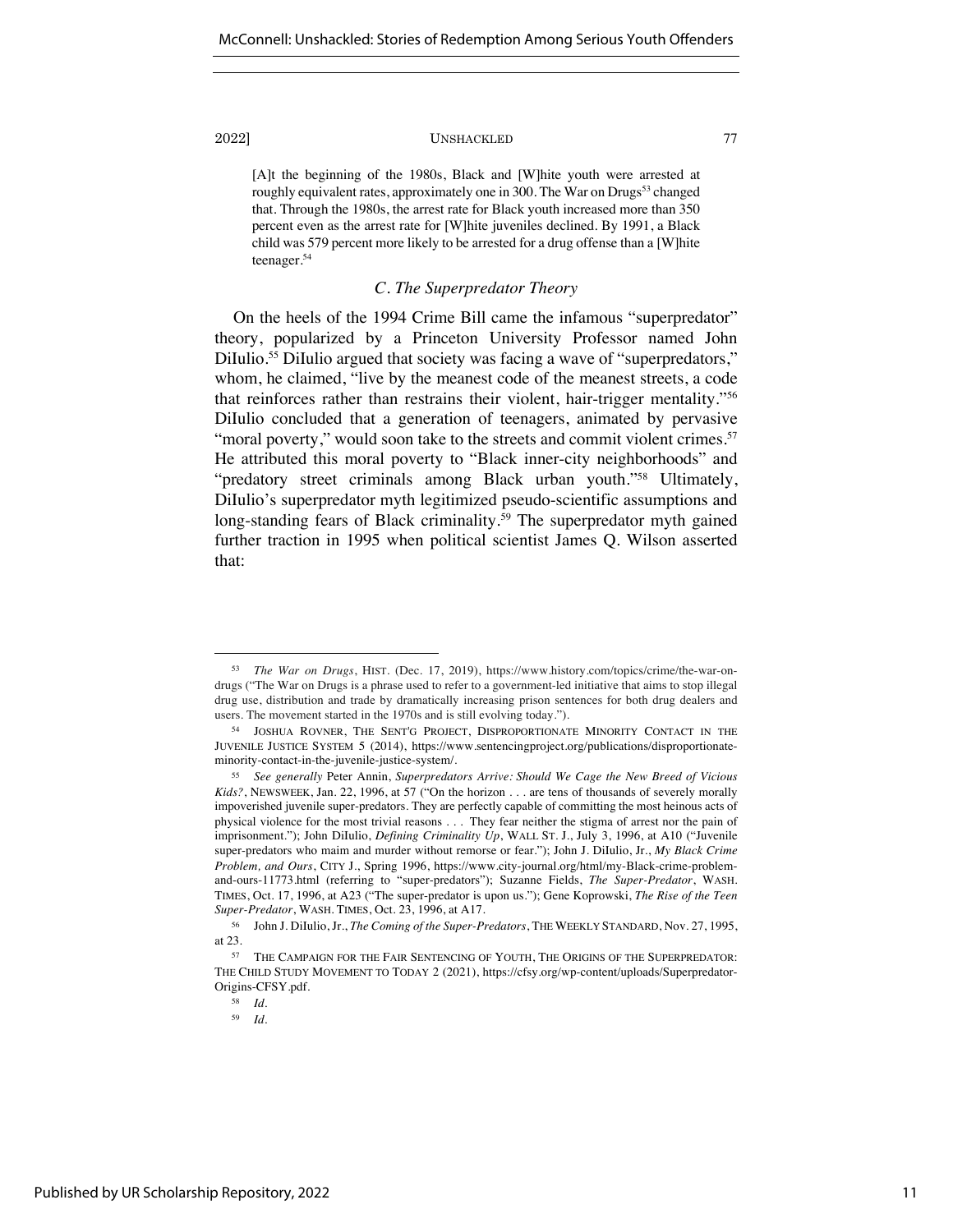By the end of [the past] decade [i.e., by 2000] there will be a million more people between the ages of 14 and 17 than there are now. . . . Six percent of them will become high rate, repeat offenders—thirty thousand more young muggers, killers and thieves than we have now. Get ready.<sup>60</sup>

The media quickly adopted the superpredator rhetoric and played a significant role in its proliferation across the United States.<sup>61</sup> Before the introduction of the superpredator myth, the three top national news networks combined ran approximately one hundred crime stories each year.<sup>62</sup> However, by the end of the 1990s, that number skyrocketed to five hundred crime stories per year.63 The term "superpredator" may have failed as a social science theory, but it has shaped policy for decades, with a devastating human toll.<sup>64</sup> The media's sensationalization of superpredators led to extreme changes in how the criminal legal system treated children and still influences policy today.<sup>65</sup>

# *D. In Complete Contradiction of the Superpredator Myth, the Juvenile Crime Rate has Continuously Declined.*

By the end of the decade, juvenile crime had actually decreased and has continued to do so, but the damage had been done to the juvenile legal system.66 In Virginia, for example, there are 70 percent fewer youth in the juvenile legal system than a decade ago  $(9,551$  in 2011 to 2,980 in 2021).<sup>67</sup> Even the creator of the "superpredator" rhetoric conceded that the theory was wrong.<sup>68</sup> Though the superpredator theory turned out to be a myth, the term was tragically successful in establishing harsher juvenile laws, ending confidentiality protections for young felons, and producing unintended consequences for youth all over the country.

<sup>60</sup> JAMES C. HOWELL, PREVENTING AND REDUCING JUVENILE DELINQUENCY: A COMPREHENSIVE FRAMEWORK 4 (Sage Publications 2d. ed, 2009).

<sup>61</sup> *See* Carroll Bogert & Lynell Hancock, *Superpredator: The Media Myth That Demonized a Generation of Black Youth*, THE MARSHALL PROJECT (Nov. 20, 2020), https://www.themarshallproject.org/2020/11/20/superpredator-the-media-myth-that-demonized-a-generation-of-Black-youth.

<sup>62</sup> *See id.*

<sup>63</sup> *See id.* 

<sup>64</sup> *See id.* 

<sup>&</sup>lt;sup>65</sup> Virginia, for example, created an overly inclusive case transfer system that provided the courts with largely unfettered authority to adjudicate juveniles as adults in the circuit court, where punishments are far harsher than in juvenile court. *See* VA. CODE ANN. § 16.1-269.1 (2021).

<sup>66</sup> *See* Carroll Bogert & Lynnell Hancock, *Superpredator: The Media Myth That Demonized a Generation of Black Youth*, THE MARSHALL PROJECT (Nov. 20, 2020), https://www.themarshallproject.org/2020/11/20/superpredator-the-media-myth-that-demonized-a-generation-of-Black-youth.

<sup>67</sup> *Virginia's Juvenile Justice System*, JLARC (last visited Mar. 28, 2022), http://jlarc.virginia.gov/landing-2021-virginias-juvenile-justice-system.asp.

<sup>68</sup> *See* Bogert & Hancock, *supra* note 66.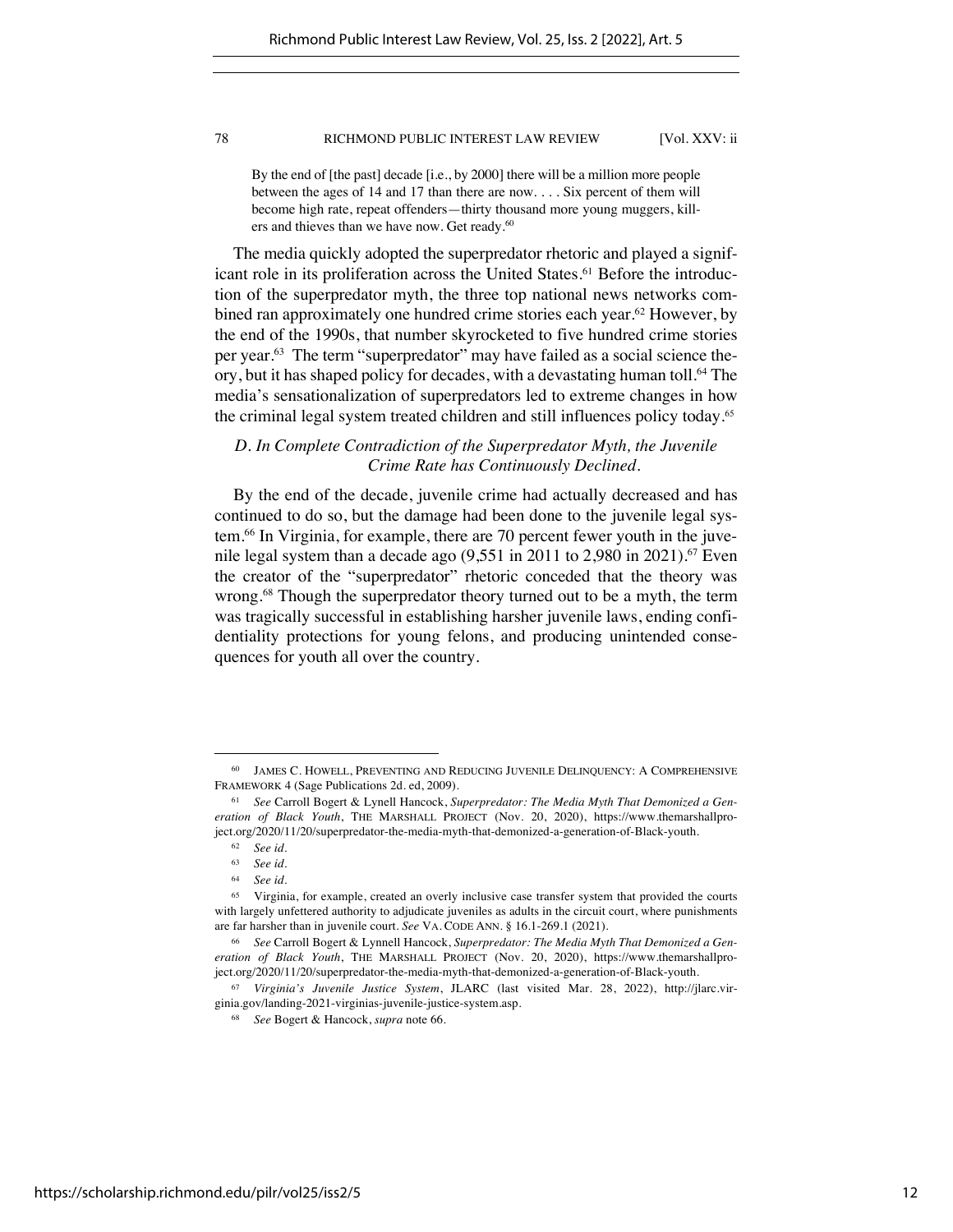# IV. CAPITAL PUNISHMENT ALSO PLAYED A ROLE IN EXTREME SENTENCES FOR CHILDREN

The United States Supreme Court struck down the death penalty as unconstitutional in 1972 in *Furman v. Georgia*, noting its disproportionate impact on racial minorities.<sup>69</sup> Just four years later, the Supreme Court upheld a new Georgia capital punishment statute in *Gregg v. Georgia* and many of the states rushed to reinstate the death penalty.<sup>70</sup> Despite clear evidence of notoriously racially discriminatory application of Georgia's new death penalty statute, the Supreme Court later concluded in *McCleskey v. Kemp* that racial bias in sentencing is "an inevitable part of our criminal justice system."71 As a result of the Court's acceptance of racial bias in the system, more than 75% of death row defendants who have been executed in this country were sentenced for killing White victims, even though in society as a whole, about half of all homicide victims are African American.<sup>72</sup>

Virginia reinstated the death penalty following *Gregg* on October 1, 1975, and has executed 111 people.73 And consistent with Georgia, those who killed White victims were more likely to be charged with capital murder than those who killed Black victims.<sup>74</sup> However, in the last two decades, Virginia juries have been increasingly reluctant to impose the death penalty, and no jury has imposed the death penalty since 2011.75 Ultimately, Virginia banned capital punishment entirely in 2021. <sup>76</sup>

<sup>69</sup> Furman v. Georgia, 408 U.S. 238, 309–10 (1972) (striking down Georgia's death penalty statute as a violation of the Eighth Amendment's "cruel and unusual punishments" clause noting that "if any basis can be discerned for the selection of these few sentenced to die, it is the constitutionally impermissible basis of race.").

<sup>70</sup> Gregg v. Georgia, 428 U.S. 153, 186–87 (1976) (clarifying that a capital punishment statute that is carefully drafted could be constitutional).

<sup>71</sup> McCleskey v. Kemp, 481 U.S. 279, 312 (1987).

<sup>72</sup> *Race and Death Penalty by the Numbers*, DEATH PENALTY INFO. CTR., https://deathpenaltyinfo.org/policy-issues/race/race-and-the-death-penalty-by-the-numbers (last visited Feb. 6, 2022).

<sup>73</sup> *Virginia's Execution History*, VIRGINIANS FOR ALTERNATIVES TO THE DEATH PENALTY, https://www.vadp.org/dp-info/virginias-execution-history/ (last visited Feb. 6, 2022).

<sup>74</sup> *See* Corinna Barrett Lain, *Three Observations about the Worst of the Worst, Virginia-Style*, 77 WASH. & LEE L. REV. ONLINE 469, 483 (2021), https://scholarlycommons.law.wlu.edu/wlulronline/vol77/iss2/8 (citing Frank Green, *Death Penalty Has Been Used to Enforce Racial Hierarchies Since Colonial Times, Study Concludes*, RICHMOND TIMES-DISPATCH (Sept. 15, 2020), https://perma.cc/92DA-3LJ2 ("In 2000, a study of Virginia's death penalty by the Joint Legislative Audit and Review Commission found that defendants who murdered White victims were more likely to be indicted for capital murder and face prosecution than defendants who murdered Black victims.")).

<sup>75</sup> *Virginia History of the Death Penalty*, DEATH PENALTY INFO. CTR., https://deathpenaltyinfo.org/state-and-federal-info/state-by-state/virginia (last visited Feb. 6, 2022).

<sup>76</sup> *Virginia Abolishes the Death Penalty*, EQUAL JUSTICE INITIATIVE (Mar. 24, 2021), https://eji.org/news/virginia-death-penalty-abolition/.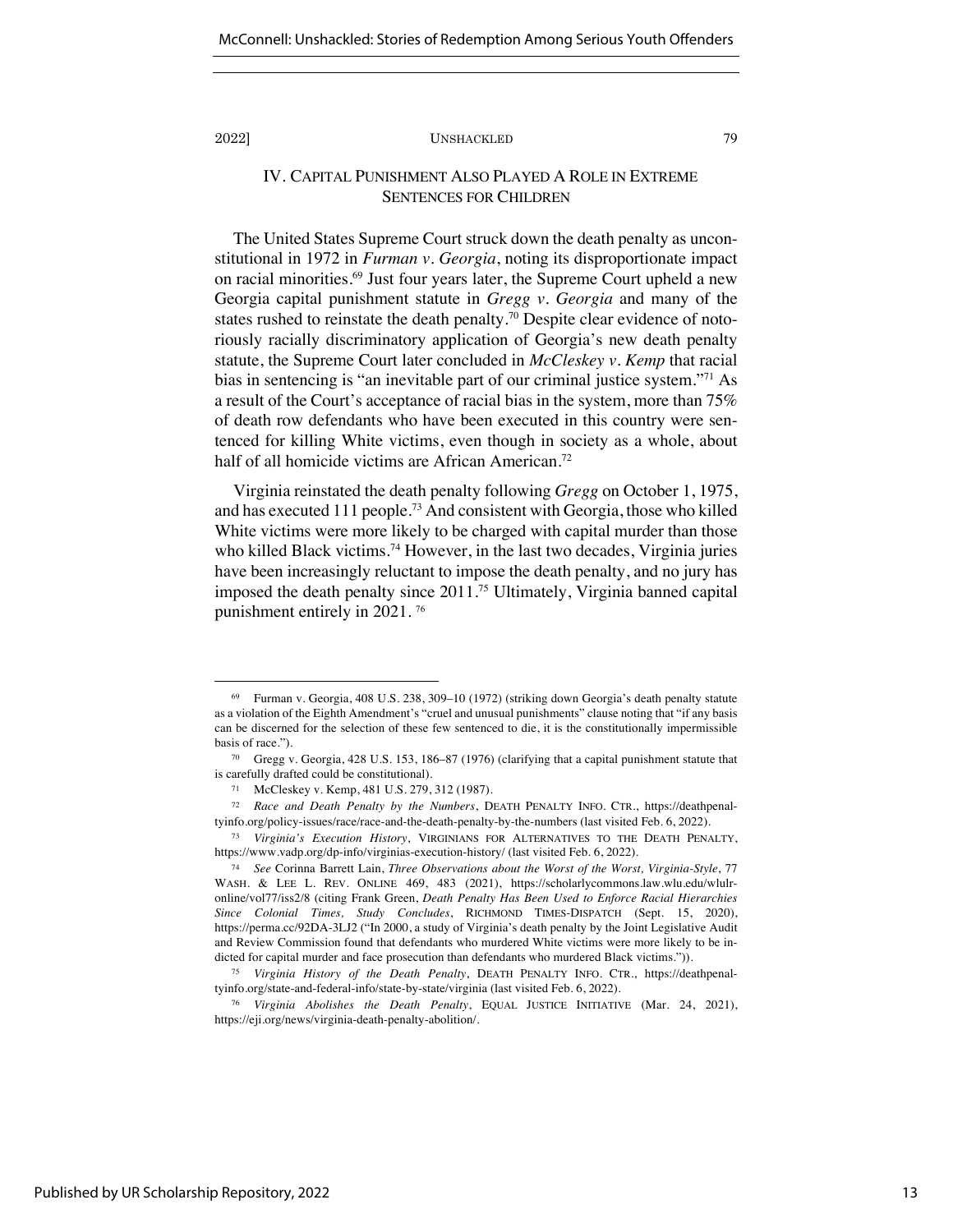### *A. The Supreme Court Struck Down the Death Penalty for Children in 2005*

In *Roper v. Simmons*, <sup>77</sup> the United States Supreme Court struck down the death penalty for children as violative of the Eighth Amendment. Before the Supreme Court banned the death penalty for juveniles in *Roper*, the United States executed 366 people for offenses committed when they were children.78

# V. THE ROLE OF THE DEATH PENALTY IN FORCING PLEA AGREEMENTS TO LIFE IMPRISONMENT

Through our work on juvenile parole cases, we learned that there are many ways that the judicial system was particularly unforgiving of juvenile defendants in the 1990s and early 2000s (and in some cases still today). In 2021, Virginia became the first southern state to abolish the death penalty, but not before it executed 1,390 people.79 Before Virginia abolished it, prosecutors and law enforcement weaponized the death penalty to coerce young people, particularly racial minorities, to accept life sentences to avoid the threat of the death penalty.

A prosecutor gave one African American client less than an hour to decide whether to take a plea agreement to avoid the death penalty. When he was hesitant, his lawyer brought his family in to convince him to take the plea before he had the opportunity to see a shred of evidence introduced in court. Unless the parole board grants this man parole, he will die in prison. The threat of the death penalty is a powerful tool to force plea agreements.<sup>80</sup>

The Commonwealth threatened this same client with the death penalty, despite having had an extremely difficult childhood and significant mitigation. His challenges came to the court's attention when he went into the foster care system at six years old. His father had pulled a gun in front of him and started firing at his mother. Despite the clear threat to his safety and evident instability in the home, Virginia allowed this child to return home six months

<sup>77</sup> Roper v. Simmons, 543 U.S. 551, 578 (2005).

<sup>78</sup> *Id.*; Victor L. Streib, *The Juvenile Death Penalty Today: Death Sentences and Executions for Juvenile Crimes*, January 1, 1973-February 28, 2005, DEATH PENALTY INFO. CTR. 3 (Oct. 7, 2005), https://files.deathpenaltyinfo.org/legacy/documents/StreibJuvDP2005.pdf.

<sup>79</sup> Hailey Fuchs, *Virginia Becomes First Southern State to Abolish the Death Penalty*, N.Y. TIMES (Mar. 24, 2021), https://www.nytimes.com/2021/03/24/us/politics/virginia-death-penalty.html; *Virginia History of the Death Penalty*, DEATH PENALTY INFO. CTR., https://deathpenaltyinfo.org/state-and-federalinfo/state-by-state/virginia.

<sup>80</sup> Kent S. Scheidegger, *The Death Penalty and Plea Bargaining to Life Sentences*, CRIM. JUST. LEGAL FOUND. 1, 2–3 (Feb. 2009), https://cjlf.org/publications/papers/wpaper09-01.pdf. Of course, if this child were being sentenced today, death would not even be an option as the United States Supreme Court found the death penalty to be an unconstitutionally harsh sentence in *Roper v. Simmons*. 543 U.S. 541, 575 (2005).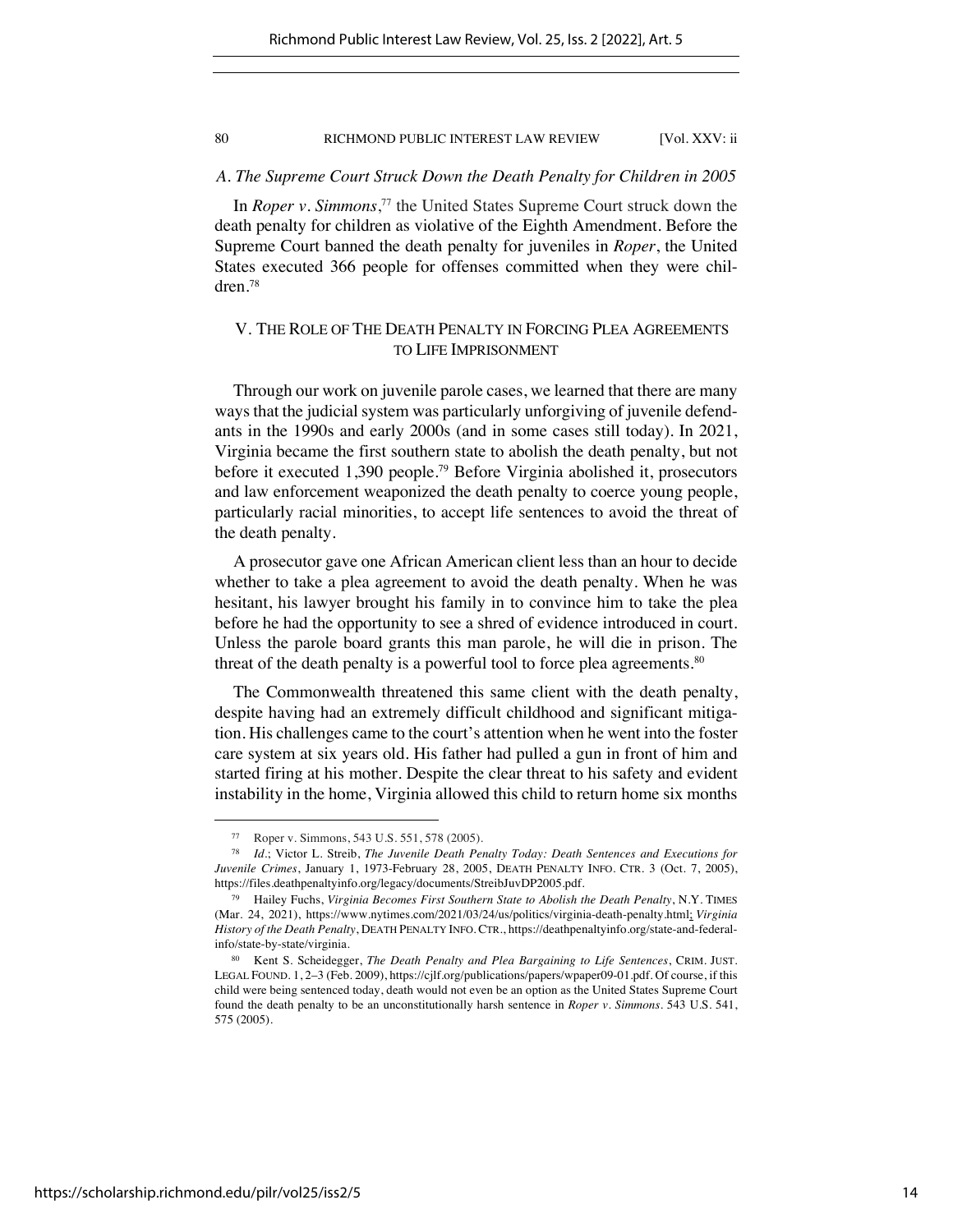later. After that, his life became increasingly chaotic, eventually leading to his living with his sister, who exposed him to drugs, alcohol, and significant illegal activities. The older teens he frequently associated with used him and other young children to deal drugs. His guardians repeatedly ignored recommendations that he enroll in mental health counseling to deal with the lifelong trauma of his upbringing. Finally, the Court sent him to live with his abusive, alcoholic, and drug-addicted father.

When this child later committed a violent crime out of a sense of desperation, his youth and chaotic upbringing rendered him unable to assist in his defense or evaluate plea options. A youthful offender's still developing cognitive and intellectual capacities, immaturity, and general lack of understanding of the legal process all place a child offender at a disadvantage compared to a similarly situated adult offender.<sup>81</sup> He simply did not have the ability to decide whether to take a plea before there had even been a probable cause hearing. That plea resulted in his eventual death-in-prison sentence.

# *A. An Example of a Virginia Death Penalty Case from the Early 1980s*

It is a tragedy that so many young people pled guilty to crimes that carried a life sentence because the prosecutor or police threatened them with the death penalty. In a civilized society, the state should never use the threat of execution to coerce someone into a guilty plea.

Before I started working in a professional capacity with children, I worked with the condemned on Virginia's death row. The first person I met on death row was Willie Lloyd Turner. I did not know what to expect, but it was an experience that profoundly impacted my career. I learned early on in our conversations that Turner was a direct descendant of Nat Turner, the leader of a Virginia slave rebellion in 1831.<sup>82</sup> Willie Lloyd Turner grew up in abject poverty in rural Virginia, and his crime was notorious.<sup>83</sup> As a young man, he had killed a beloved store owner in his hometown in a robbery gone terribly wrong.<sup>84</sup> No one would deny that there should be accountability for this crime. But given the history of the disproportionate application of the death penalty when the victim is White and the perpetrator is Black, as in this case,

<sup>81</sup> *See* Scott et al., *supra* note 23 at 699; *see also* Miller v. Alabama, 567 U.S. 460, 471 (2012).

<sup>82</sup> Jennifer L. Larson, *A Rebellion to Remember: The Legacy of Nat Turner*, UNIV. N.C. (last visited Feb. 6, 2022), https://docsouth.unc.edu/highlights/turner.html.

<sup>83</sup> Laura LaFay, *Turner's Life Pushed Him to Death's Edge, Sister Says,* VIRGINIAN PILOT (May 25, 1995), https://scholar.lib.vt.edu/VA-news/VA-Pilot/issues/1995/vp950525/05250473.htm.

<sup>84</sup> Phil McCombs, *Murderer's Fate Shakes Town's Faith in Justice,* WASH. POST (June 14, 1982), https://www.washingtonpost.com/archive/politics/1982/06/14/murderers-fate-shakes-towns-faith-in-justice/7a76407a-535c-4b4a-b2f2-b14f6a8abc63/.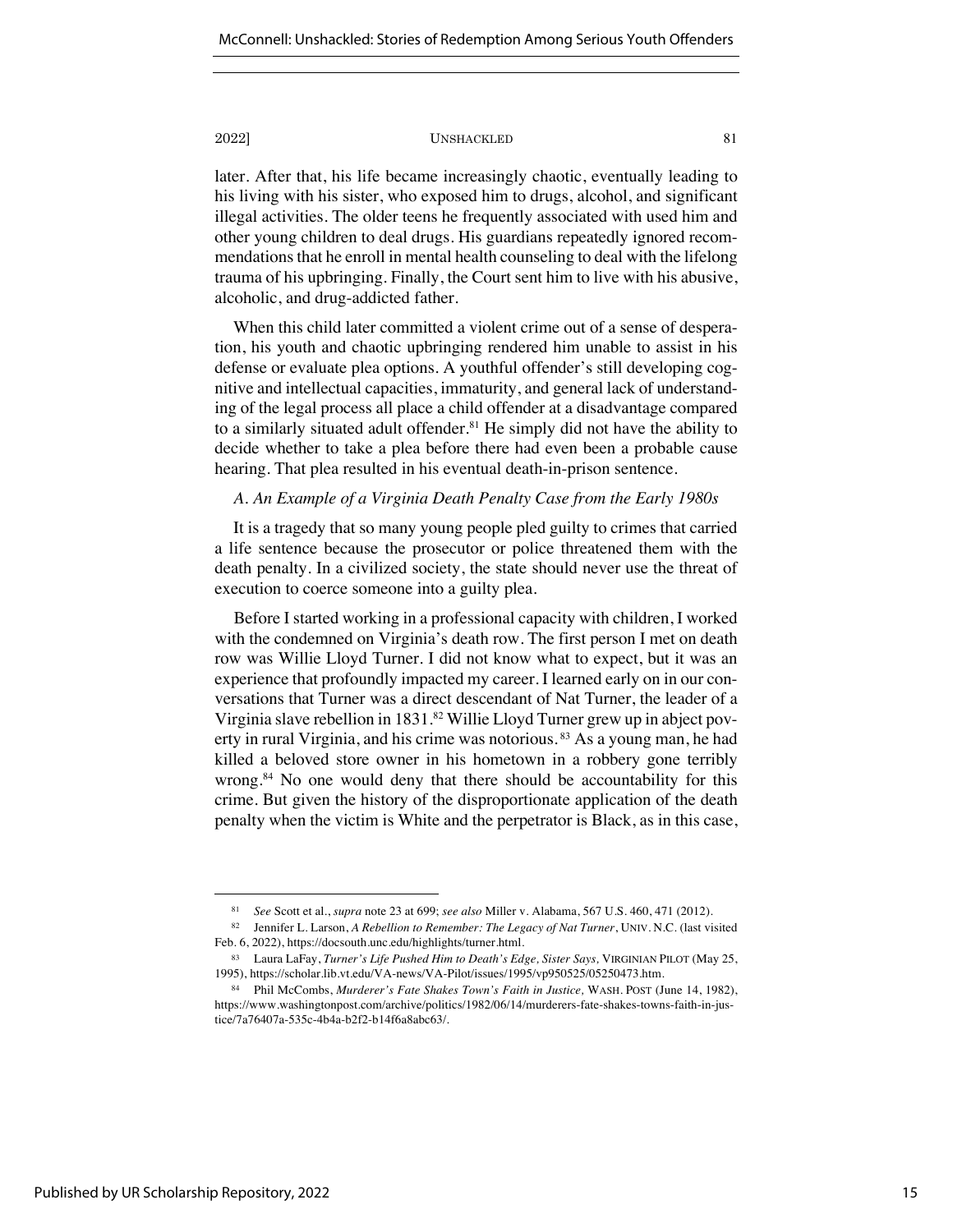what was most concerning was the trial court's refusal to allow his attorney to question the jury venire in any form about racial animus.<sup>85</sup>

I spent some time getting to know Mr. Turner. Our interactions made me think about all the things that had gone wrong in his life long before he committed this terrible crime. Like so many others, he was illiterate when he went to prison.86 Ironically, he learned how to read and write there, eventually becoming an inventor.<sup>87</sup> Corrections officials speculated that he had a photographic memory and could recreate things he had seen even for just a few seconds. He had created multiple keys that could have helped him escape from death row. The man I came to know was reflective about his crime and felt great remorse.

Of course, this would never make up for what he had done, but at least I knew that he felt great regret. And to help the world see that, Mr. Turner left a message in his property to be found after his execution. When his attorney opened Mr. Turner's typewriter after leaving the death chamber with it, as Turner had directed, he found a note that said, "Smile," a loaded gun, and eighteen extra bullets.<sup>88</sup> Turner told his attorney that he had not used it because of him.89 I have always believed that one of the lessons here was that Willie Lloyd Turner had found his humanity. Perhaps he could have forced his way out of the prison, but instead, he went to his execution peacefully.

# VI. THE EROSION OF THE PROMISE OF *MILLER'S* PROTECTIONS FOR CHILDREN

Although there has not been a rush to return to capital punishment for children, the fate of those decisions concerning mandatory life sentences is uncertain given the recent *Jones v. Mississippi* decision, in which the Supreme Court chipped away at the protections the court put in place in *Miller*. <sup>90</sup> In *Jones*, the Supreme Court undermined the contention that *Miller* and later

<sup>85</sup> Turner v. Murray, 476 U.S. 28, 29–31 (1986).

<sup>86</sup> LaFay, *supra* note 83.

<sup>87</sup> *Id.*

<sup>88</sup> Peter Baker, *Man Had Gun on Death Row, Lawyer Says,* WASH. POST (May 27, 1995), https://www.washingtonpost.com/archive/local/1995/05/27/man-had-gun-on-death-row-lawyersays/83cf7152-9a5e-48e8-b2e0-eb96ec316c7a/.

<sup>89</sup> *Id.*

<sup>90</sup> Jones v. Mississippi, 141 S. Ct. 1307, 1318–19 (2021) (holding that *Montgomery* and *Miller* do not require a finding a child is incapable of rehabilitation before a life sentence can be imposed). Justice Sotomayor dissented and was joined by Justices Stephen Breyer and Elena Kagan. 141 S. Ct. at 1328–41. She accused the majority of "distort[ing] *Miller* and *Montgomery*" beyond recognition. 141 S. Ct.at 1334. The dissenters argued that *Montgomery* and *Miller* did impose a finding of incorrigibility and require a vigorous interrogation of a defendant's potential "to separate those juveniles who may be sentenced to life without parole from those who may not." 141 S. Ct.at 1328.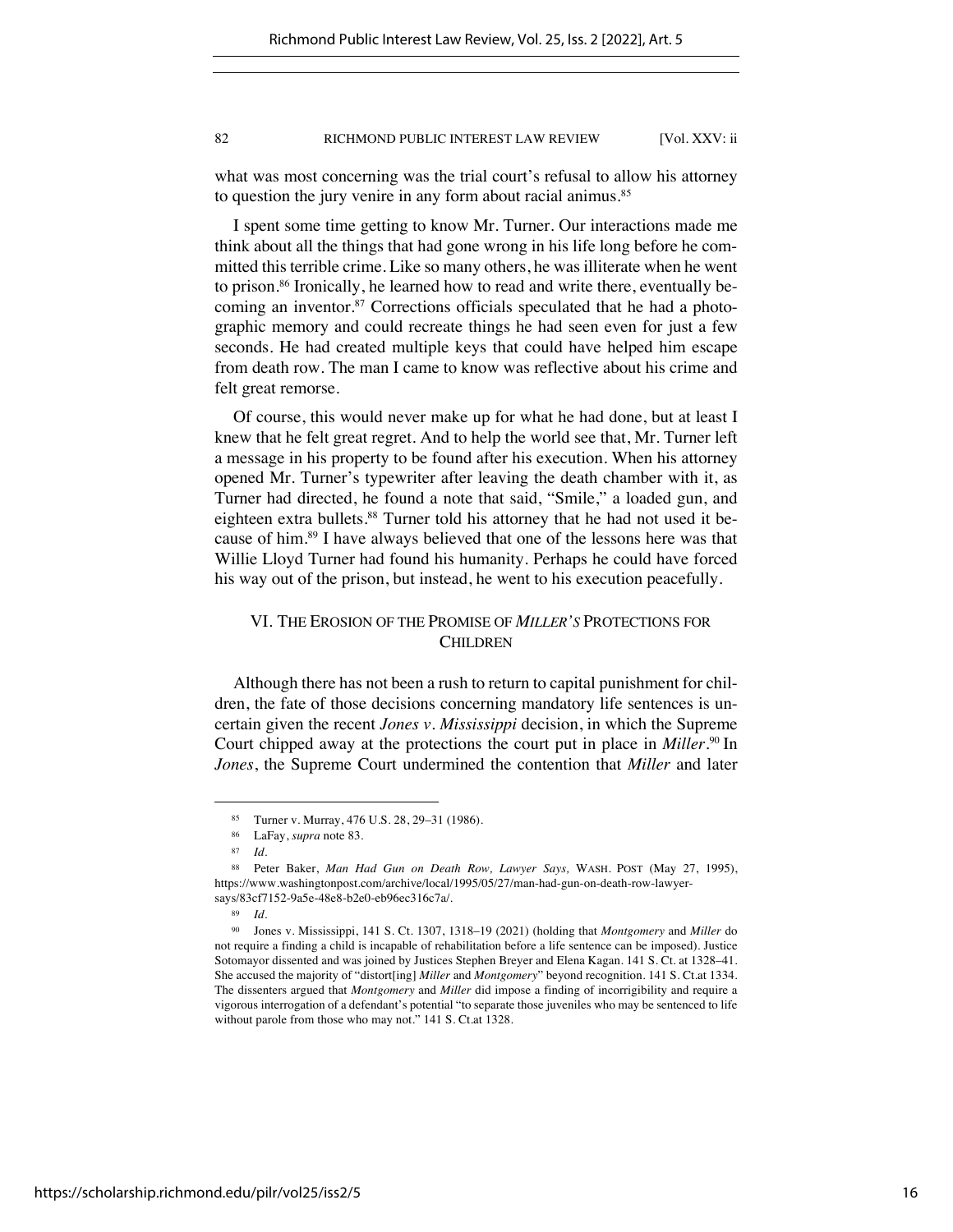*Montgomery v. Louisiana* require a predicate finding that a child is incapable of rehabilitation before imposing a life sentence.<sup>91</sup> In this case, Brett Jones, the defendant, was fifteen years old when he murdered his grandfather, an act that earned him a penalty of life in prison without parole.<sup>92</sup> This sentence was affirmed even in the wake of *Miller*, where the Supreme Court ruled that life without parole was the appropriate sentence for Jones.<sup>93</sup> The Court rejected Jones's argument that, under *Miller* and *Montgomery*, a judge who imposes a life without parole sentence "must make a separate factual finding that the defendant is permanently incorrigible" or provide an on-the-record explanation "that the defendant is permanently incorrigible."94

The contention that a predicate finding of incorrigibility is necessary does appear consistent with precedent. In *Montgomery*, Justice Kennedy noted that *Miller* had "created a new substantive rule by 'bar[ring] life without parole. . . for all but the rarest of juvenile offenders: those whose crimes reflect permanent incorrigibility."<sup>95</sup> Justice Sotomayor emphasized this point in her *Jones* dissent, asserting that *Miller* requires the sentencing judge to make a finding of permanent incorrigibility.<sup>96</sup> However, the majority dismissed this argument and noted that such a system is "constitutionally sufficient;" in effect, the majority condensed the *Miller* and *Montgomery* decisions into rulings that afforded state courts a highly flexible degree of discretion in sentencing.97 The Court's decision does not comport with precedent: both the concurring and dissenting opinions focused on this deviation, and the Court even notes the discrepancy in a footnote to the opinion.<sup>98</sup> Nevertheless, the Court insisted the ruling was consistent with prior decisions, thus lessening the protections offered by *Miller* and *Montgomery*. This is a regrettable ruling, given the progress we have seen in recent decades, and a foreboding sign of things to come.

<sup>91</sup> Montgomery v. Louisiana, 577 U.S. 190, 208–09 (2016) (holding that *Miller*'s ban on mandatory life sentences for juveniles should be applied retroactively); 141 S. Ct. at 1318–19; Jones v. Mississippi, No. 18–1259, slip op. at 2 (U.S. Apr. 22, 2021).

<sup>92</sup> 141 S. Ct. at 1312.

<sup>93</sup> *Id.* at 1312–13.

<sup>94</sup> *Id.*

Montgomery v. Louisiana, 577 U.S. 190, 208-09 (2016).

Jones v. Mississippi, 141 S. Ct. 1307, 1331 (2021).

<sup>97</sup> *Id.* at 1329.

<sup>141</sup> S. Ct. at 1331.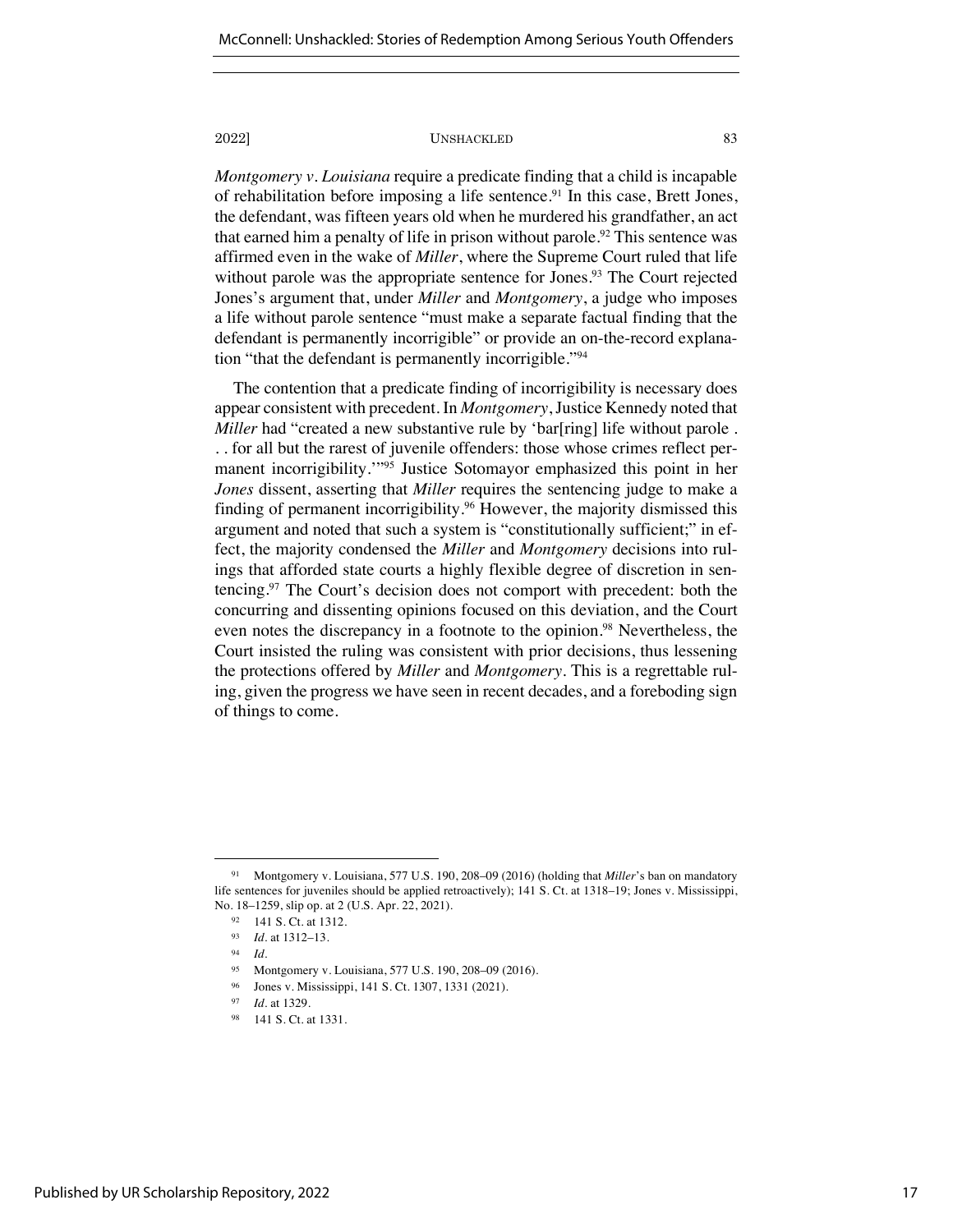# VII. VIRGINIA'S RESPONSE TO THE SUPERPREDATOR MYTH AND THE 1994 FEDERAL CRIME BILL

In the wake of racially-biased superpredator and mass incarceration mania, Virginia made significant changes to its juvenile and adult legal systems in 1996. For example, the General Assembly mandated that any felony adjudication, whether in juvenile or adult court, would become a permanent part of the record of any child aged fourteen years of age or older.<sup>99</sup> So unless the court decided to take the case under advisement, any child aged fourteen years of age or older would face a lifetime of closed doors. <sup>100</sup> Felony adjudications can lead to eviction, expulsion from school, denial of Pell Grants, difficulty finding employment, and so much more.<sup>101</sup>

Virginia created a sentencing scheme that allowed courts to sentence children as adults for felony offenses if the Commonwealth obtained a transfer and conviction in adult court. <sup>102</sup> The General Assembly also passed the Serious Juvenile Offender Statute, which empowered both juvenile and circuit court judges to sentence juvenile offenders under the age of twenty-one to the juvenile prisons of the Department of Juvenile Justice.<sup>103</sup> The law additionally allowed circuit court judges to sentence a young person to serve an adult sentence after the juvenile sentence, referred to as a "blended sentence."104 While the legislature gave courts the option to send young people to the Department of Juvenile Justice first, prosecutors often requested that courts send them directly to the Department of Corrections. The state sent both of our female parole clients, one of which was only fourteen years old, and all of our male parole clients, who ranged from fifteen to seventeen, directly to adult prisons.

Our fourteen-year-old female parole client was tried as an adult for homicide and sent directly to an adult prison, surrounded by violent adult female offenders and adult male correctional officers. She has been in an adult prison

<sup>99</sup> *See* VA. CODE ANN. § 16.1-307 (1996).

<sup>100</sup> Courts typically reserve advisement for minor offenses and children just becoming involved in the juvenile legal system. This allows a court to dismiss the charge without an adjudication if the child makes satisfactory progress while under court supervision. *What is Virginia's Diversion Program for Juvenile Offenders*, WHITESTONE YOUNG (Sept. 21, 2021), https://www.wbymlaw.com/what-is-virginias-diversion-program-for-juvenile-offenders/.

<sup>101</sup> *See* KIM AMBROSE & ALISON MILLIKAN, BEYOND JUVENILE COURT: LONG-TERM IMPACT OF A JUVENILE RECORD 3 (Stacy Chen & Christie Hedman eds., 2013) (acknowledging that a juvenile adjudication can have myriad collateral consequences); MARK DAVID EVANS, THE CONSEQUENCES OF ADJUDICATION: SANCTIONS BEYOND THE SENTENCE FOR JUVENILES UNDER COLORADO LAW (2019) (exploring the five primary collateral consequences of juvenile adjudications: school and employment, eligibility for public benefits, family situation, eligibility for firearm ownership, and citizenship).

<sup>102</sup> *See* VA. CODE ANN. § 16.1-272 (2020).

<sup>103</sup> *See* VA. CODE ANN. §§ 16.1-272, -285.1, -285.2 (2021).

<sup>104</sup> *See* VA. CODE ANN. § 16.1-272 (2021).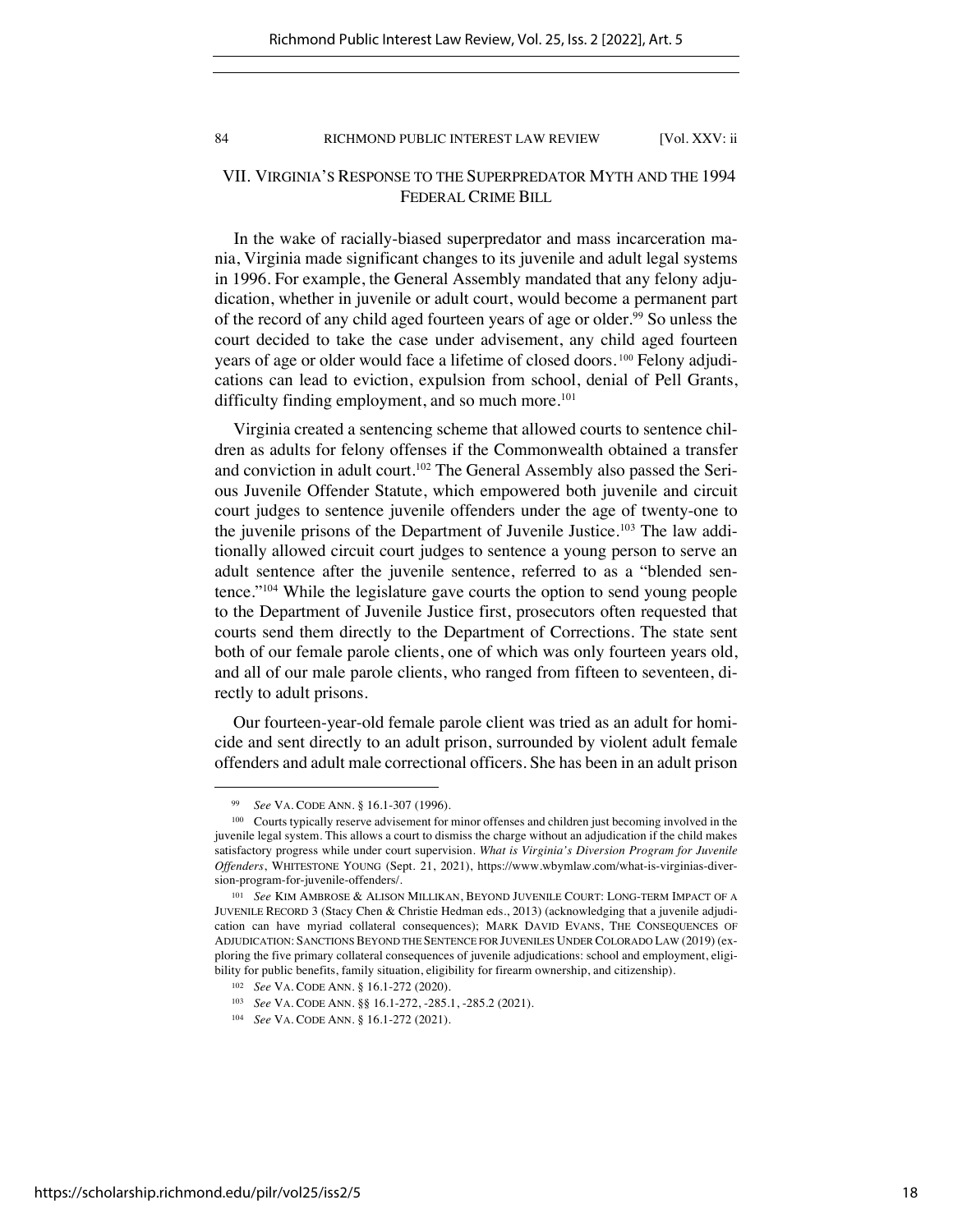for more than twenty years, where she has experienced sexual abuse and violence. At the time of her crime, she says of herself, "I was a reckless, broken, out-of-control, senseless, lost little girl...I gave up on myself because I was too ashamed and scared of being vulnerable." Now in her thirties, she has accepted responsibility and expressed tremendous remorse for her crime when she was just fourteen.

She is focused on her education, future, and helping better the lives of other inmates. Indeed, she has earned an Associate's degree and is now pursuing a Bachelor's degree. She has also become a leader in the cognitive reentry program at her prison. Numerous correctional employees have acknowledged that she is a changed person who will succeed outside of prison. When she was a child, her family could not take care of her. Today, her father, grandfather, and uncle fully support her and are in a better position to help her transition home. She attributes the strong emotional support of her family as the factor that made a significant difference in her life. Her institutional record also shows that growing older and pursuing an education has benefited her greatly.

# VIII. FACILITIES DESIGNED TO HOLD CHILDREN ARE MORE EFFECTIVE THAN ADULT PRISONS IN TAPPING INTO CHILDREN'S INHERENT CAPACITY FOR REHABILITATION

# *A. Juvenile Facilities Focus On Both Accountability and Rehabilitation*

Children and adults are different, and so is the goal of incarceration for each group.105 When a child is committed to the Department of Juvenile Justice, the program offers many opportunities for the young person to participate in rehabilitative programs and services until those working with the youth are comfortable with the juvenile's rehabilitation.<sup>106</sup> When sentencing children involved with the criminal legal system, the goal should always be to rehabilitate the youth so they can safely return to the community.<sup>107</sup> Another critical goal should be to help them assimilate into the community so that they do not recidivate.<sup>108</sup> Punishment, rather than rehabilitation or assimilation back into the community, is the primary purpose of adult imprisonment.<sup>109</sup>

<sup>105</sup> *Juvenile vs. Adult Justice*, FRONTLINE PBS, https://www.pbs.org/wgbh/pages/frontline/shows/juvenile/stats/juvvsadult.html (last visited Feb. 6, 2022).

<sup>106</sup> *Our Transformation*, VA. DEPT. OF JUV. JUST., http://www.djj.virginia.gov/pages/about-djj/djjtransformation.htm (last visited Feb. 6, 2022).

<sup>107</sup> *Id.*

<sup>108</sup> DATA RESOURCE GUIDE FISCAL YEAR 2020, VA. DEPT. OF JUV. JUST. 19 (2020).

<sup>109</sup> Etienne Benson*, Rehabilitate Or Punish?*, 34 MONITOR PSYCH. 46, 46 (2003).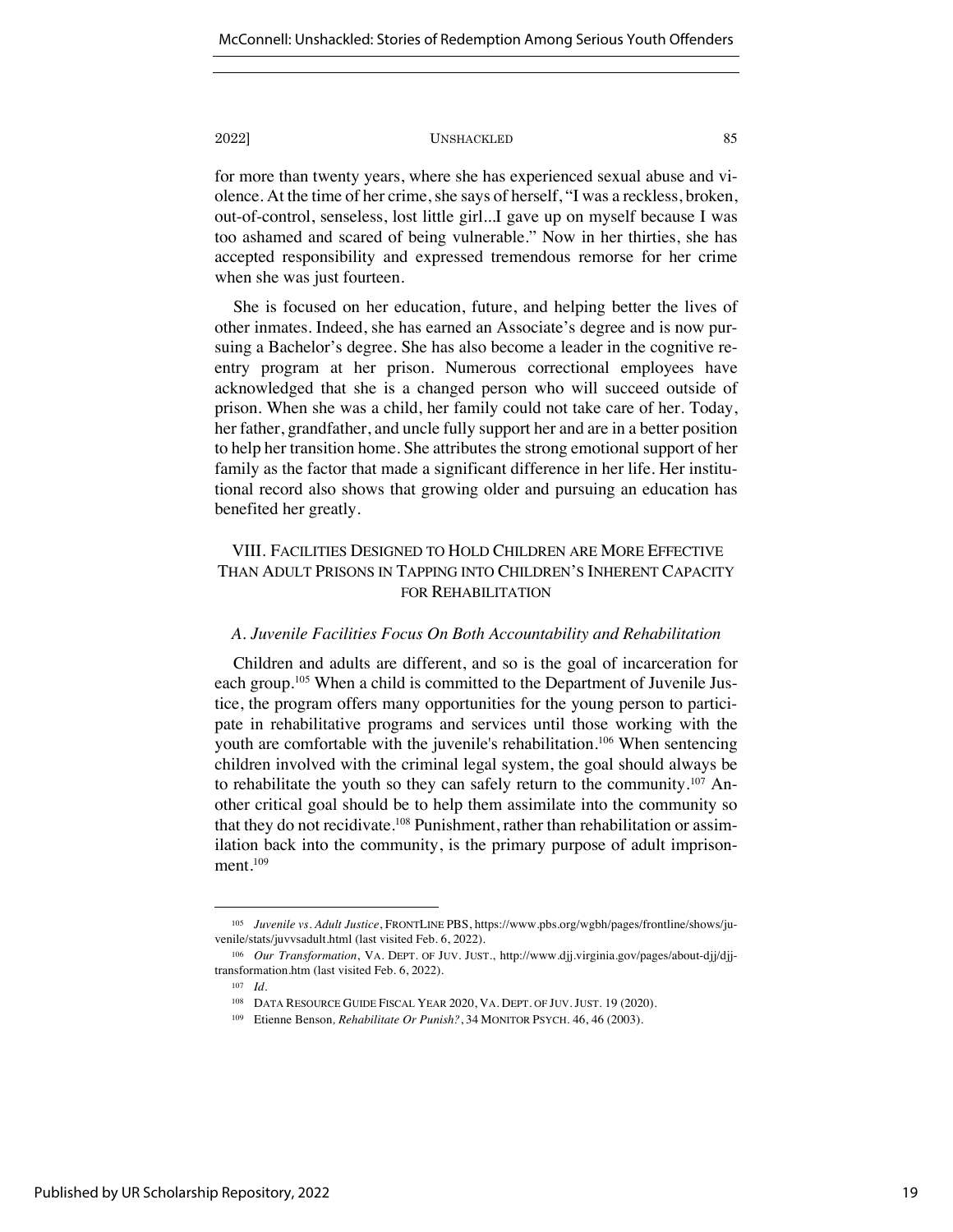Studies show that appropriate interventions can help develop better selfregulation even in the most impulsive, aggressive child.110 Our clients whom the state tried as adults for more serious offenses such as robbery or murder consistently make significant progress while incarcerated in the Virginia Department of Juvenile Justice ("DJJ") rather than adult prisons because, at its best, the DJJ works to promote prosocial thinking and a rejection of criminogenic tendencies.111 When fully funded, the DJJ can provide a structured, stable environment with a robust support system and evidence-based rehabilitative programming.112 Many kids are motivated to return to the community and show everyone that they are more than the worst thing they ever did.<sup>113</sup> In Virginia—as in most, if not all of the United States' territories—youth incarcerated in adult jails and prisons have less access to rehabilitative programs and educational services than their counterparts confined in juvenile correctional facilities.<sup>114</sup>

# *B. Adult Prisons are Primarily Designed to Incapacitate and Punish Offenders*

Adults sentenced to prison terms are frequently thought to be non-responsive to alternative social programs designed for behavior management or are sentenced to prisons because alternatives are non-existent.<sup>115</sup> Correctional officers are more likely to see prison residents as adult offenders and focus on enforcing rules, maximizing surveillance, and demonstrating their power.<sup>116</sup> Not only do alternatives to a term of incarceration, such as supervised probation, exist in Virginia, but many of our Children's Defense Clinic clients have continued to prove themselves amenable to such treatments and programs.<sup>117</sup>

Many incarcerated individuals have more limited access to programming aimed at their personal or social development.118 At the Department of Juvenile Justice, youths participate in a Community Treatment Model, which

<sup>110</sup> LAURENCE STEINBERG, AGE OF OPPORTUNITY: LESSONS FROM THE NEW SCIENCE OF ADOLESCENCE 26 (First Mariner Books ed., 2015).

<sup>111</sup> DATA RESOURCE GUIDE FISCAL YEAR 2020, VA. DEPT. OF JUV. JUST. 18 (2020).

<sup>112</sup> *Id.*

<sup>113</sup> *See Sentencing Authority*, *supra* note 2 ("A number of States have created 'blended' sentencing structures for cases involving serious and repeat juvenile offenders as a mechanism for holding these youth accountable for their offenses, while retaining the court's ability to provide the most effective sanction option."); *see also* Belluck, *supra* note 1.

<sup>114</sup> Wood, *supra* note 13 at 1448.

<sup>115</sup> Chelsea Dunn, *Condemning Our Youth to Lives as Criminals: Incarcerating Children as Adults*, 11 RICH. PUB. INT. L. REV. 30, 46 (2008).

<sup>116</sup> Wood, *supra* note 13 at 1448.

<sup>117</sup> *Children's Defense Clinic*, U. RICH. SCH. OF LAW, https://law.richmond.edu/academics/clinicsskills/in-house/childrens-defense/index.html (last visited Feb. 1, 2022).

<sup>118</sup> Grant Duwe, *The Use and Impact of Correctional Programming for Inmates on Pre- and Post-Release Outcomes*, NAT'L INST. JUSTICE 23–24 (2017).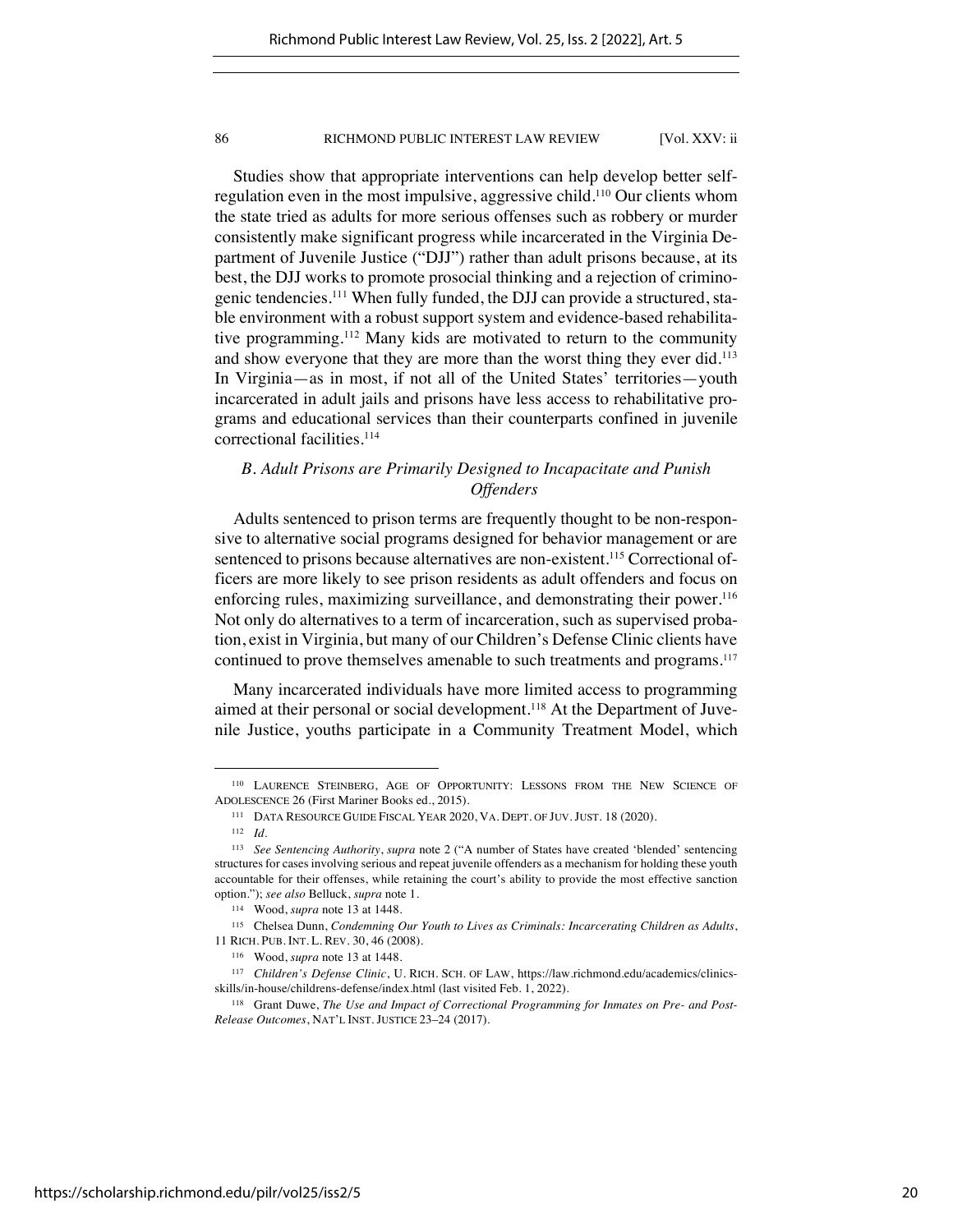integrates elements of trauma-informed care to promote the development of resilience, improved decision-making, and prosocial relationships.119 In our experience, this model is highly effective in helping our clients reject criminogenic thinking and embrace prosocial values.

# IX. SOCIETY MUST EMPLOY EVIDENCE-BASED RESPONSES TO CRIMINAL BEHAVIOR

# *A. Virginia's Serious Offender Statute Allows a Sentencing Court to Take a Second Look after the Young Person Has Been Incarcerated for at Least Two Years*

In Virginia, the legislature created an opportunity through the Serious Offender Statute by which courts can recognize that a young person has been rehabilitated and release him from incarceration early.120 In our experience, the primary purposes of the "serious offender" statute are to provide for the rehabilitative needs of youthful offenders and establish safer re-entry routes for members of the public by rehabilitating young offenders.121 Commitment under the serious offender statute requires that (1) the child is at least fourteen; (2) the child had prior involvement with felonious activity, or else the underlying felony charge is punishable by a term of confinement of greater than twenty years if committed by an adult; and (3) the sentencing court makes a finding that commitment as a serious offender is necessary to meet the child's "rehabilitative needs" and "serve[s] the best interests of the community."122 When a court finds that commitment as a serious offender is "necessary to the rehabilitative needs of [a young person] and would serve the best interests of the community," this statute can be utilized.<sup>123</sup> This statute acknowledges that holding rehabilitated young people in prison is counterproductive and more dangerous to society.124

Juvenile facilities are similar to adult facilities, with goals of control, discipline, order, security, and punishment. However, juvenile facilities have better programs to advance the rehabilitation and progress of youth

<sup>119</sup> VA. DEPT. OF JUV. JUST., DATA RESOURCE GUIDE FISCAL YEAR 2020 (2020), http://www.djj.virginia.gov/documents/about-djj/drg/FY2020\_DRG.pdf.

<sup>120</sup> *See* VA. CODE ANN. § 16.1-285.1 (2021).

<sup>121</sup> *Id.*

<sup>122</sup> *Id.*

<sup>123</sup> VA. CODE ANN. § 16.1-285.1(A) (2021).

<sup>124</sup> Ian Lambie & Isabel Randell, *The Impact of Incarceration on Juvenile Offenders*, 33 CLINIC PYSCH. REV., 448, 456 (2013).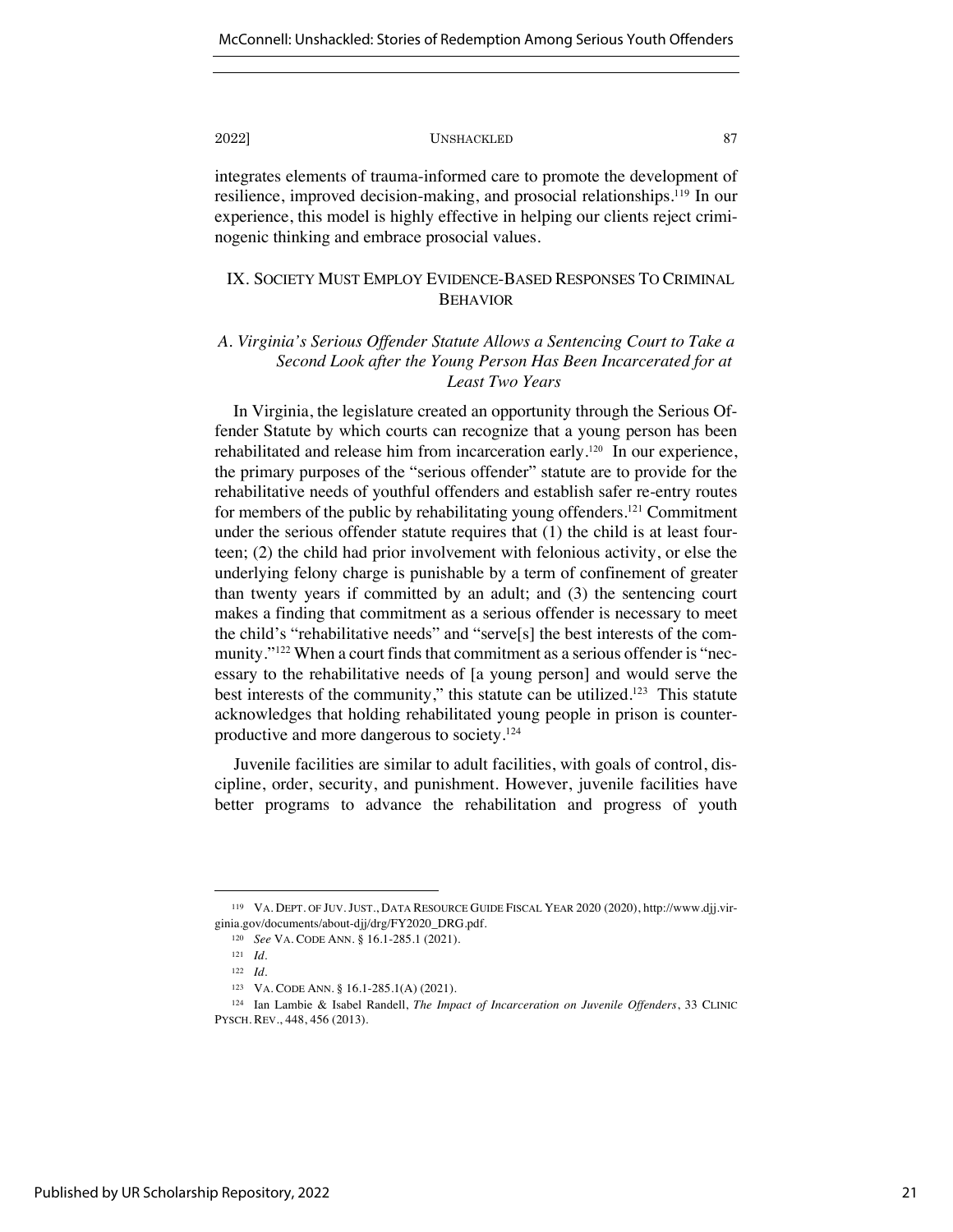offenders.125 Adults, unlike children, are presumed to be the most non-responsive to therapeutic programs.<sup>126</sup>

# *B. Additional Examples of Redemption Among Our Youthful Clients*

One of the things my clinic students and I see all too often is that police officers make unfair and unfounded assumptions about the kids with whom they interact. An example that comes to mind is a young man, whom I will call Joe, who had never before been in trouble and was part of nonviolent protests around the Confederate monuments. He joined in the demonstrations to "bring change" to his community. Joe said he wanted to witness the efforts to address the injustice and oppression symbolized by the monuments. In the days leading up to the night when he participated in the protests, he saw that the police pepper-sprayed citizens and forced them away from the monuments. One night when Joe personally attended the demonstrations, he saw the police coming in his direction. Joe ran down an alley, and the police chased him in their car. When they apprehended him, they asked him why he ran, and he told them he "was scared." They asked with incredulity why he would be afraid of the police. Clearly, there was a disconnect there. He told me that he was terrified, given what had happened to George Floyd and countless others.

This young man was on his way to a successful college career and wanted to stand up for what he believed in, but the police told him they thought he was up to no good. And they told him if he was not more careful, he would end up on a t-shirt: "RIP [Joe]." This experience had a profound impact on him. Watching the police officers' body cam footage, I can understand why. From the first moment they encountered this exceptionally polite young man, the police assumed that he was a thug who needed to go to jail. They condemned him for not having a job, even though he explained that he had graduated from high school just two weeks earlier and was leaving early for college soon because he was an athlete.

Thankfully, my students and I were able to convince the prosecutors in the case to set up a mediation between the police officers and our client rather than convicting him of a felony. The benefit of this approach is that the officers could hear why Joe was there and what his plans for his future entailed. Our client benefitted from hearing the officers' perspective on maintaining order. After these conversations, the prosecutor agreed to dismiss his charges,

<sup>125</sup> Jeffrey Fagan & Aaron Kupchik, *Juvenile Incarceration and the Pains of Imprisonment*, 3 DUKE FORUM FOR L. & SOC. CHANGE 29, 38 (2011).

<sup>126</sup> *See e.g.*, Dunn, *supra* note 115 at 46.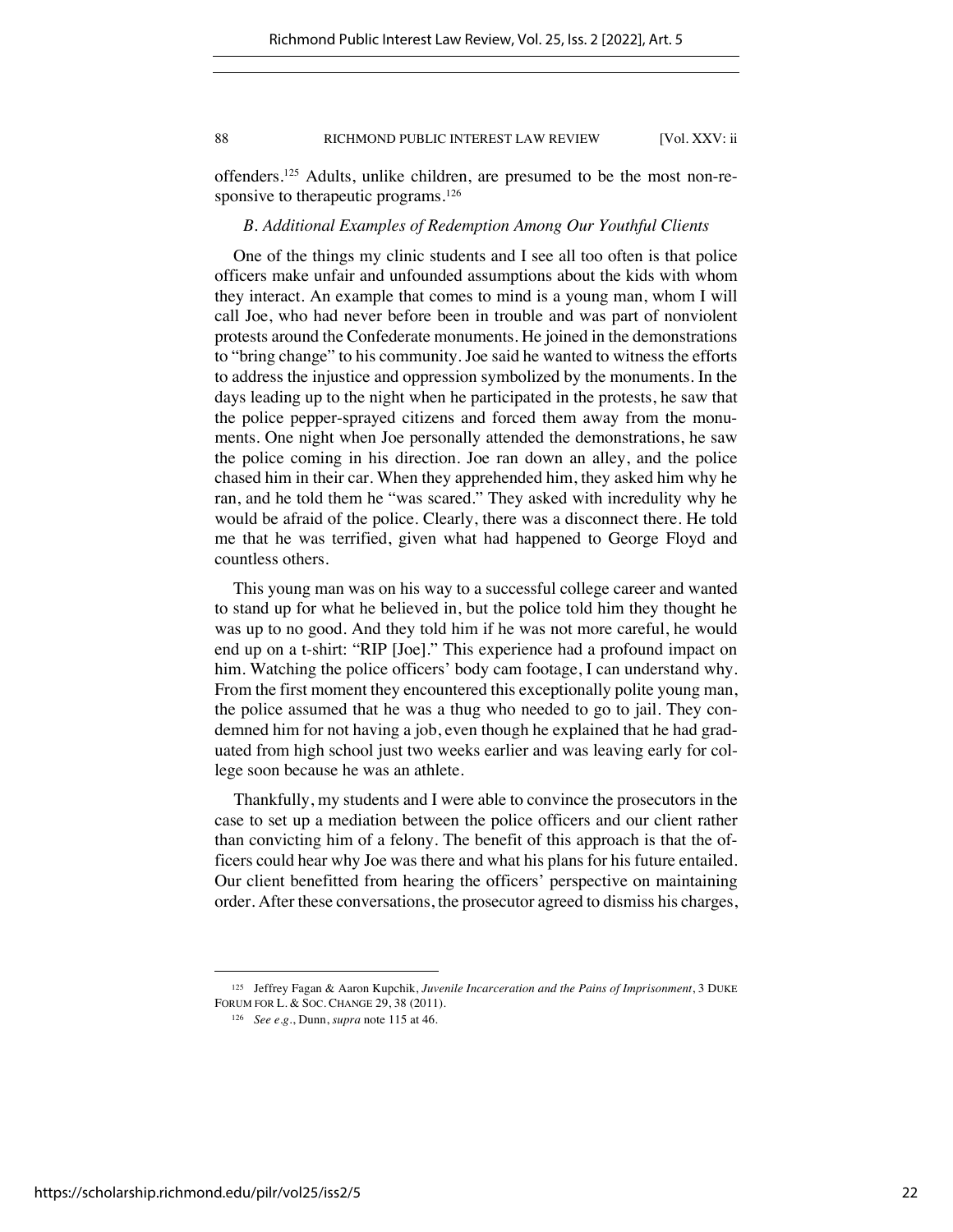and our client has gone on to a successful college career without a felony record.

Another client we represented had lost both of his parents, and his absent uncle became his guardian. This client, whom I will call Charlie, is a classic example of the *Miller* factor regarding the reality that children cannot, on their own, escape their home life. One day, Charlie brought a small quantity of marijuana to school, which the school resource officer quickly discovered. The school immediately expelled him. Thankfully, we found out about the expulsion in time to appeal. We arranged for dismissal of the marijuana charge after a period of good behavior; we then successfully appealed the expulsion, and he returned to school.

Once Charlie was back in school, we worked with school officials to help him graduate from high school. Despite a complete lack of support at home, he went to school and worked hard to earn his degree. His school counselor, social worker, and probation officer provided him with wrap-around support and committed to seeing him through to graduation, which he accomplished. His case provides a powerful example of the capacity for redemption when a child is supported.

Several years after this case, Charlie appeared in court for a minor noncriminal violation. The judge asked him how he was doing, and he told the judge that he had been doing great ever since "those students and that professor from the University of Richmond" had helped him find a positive path. I always share this story with my students to help them see what a difference client-centered holistic representation can make in protecting kids from the arbitrariness of the legal system.

The court sentenced another client to a blended Serious Offender sentence that would start in the Department of Juvenile Justice and, if he were not released early by the court, would end in the Department of Corrections. The court committed this young man, whom I will call Tom, to the Department of Juvenile Justice when he was only fifteen. Growing up, family members passed him around because of his drug-addicted parents' inability to care for him. When he was just eight, his mother left him with a family member, saying that she was going out to pay bills. She never returned. The Department of Social Services placed Tom in the custody of a relative. The following year, his mostly-absent father died. Despite his traumatic upbringing, this young man embraced the opportunities provided by the DJJ and spent his time incarcerated pursuing an education and learning skills that would help him find employment upon his release. Since his release five years ago, Tom has done exceptionally well and has been a productive citizen.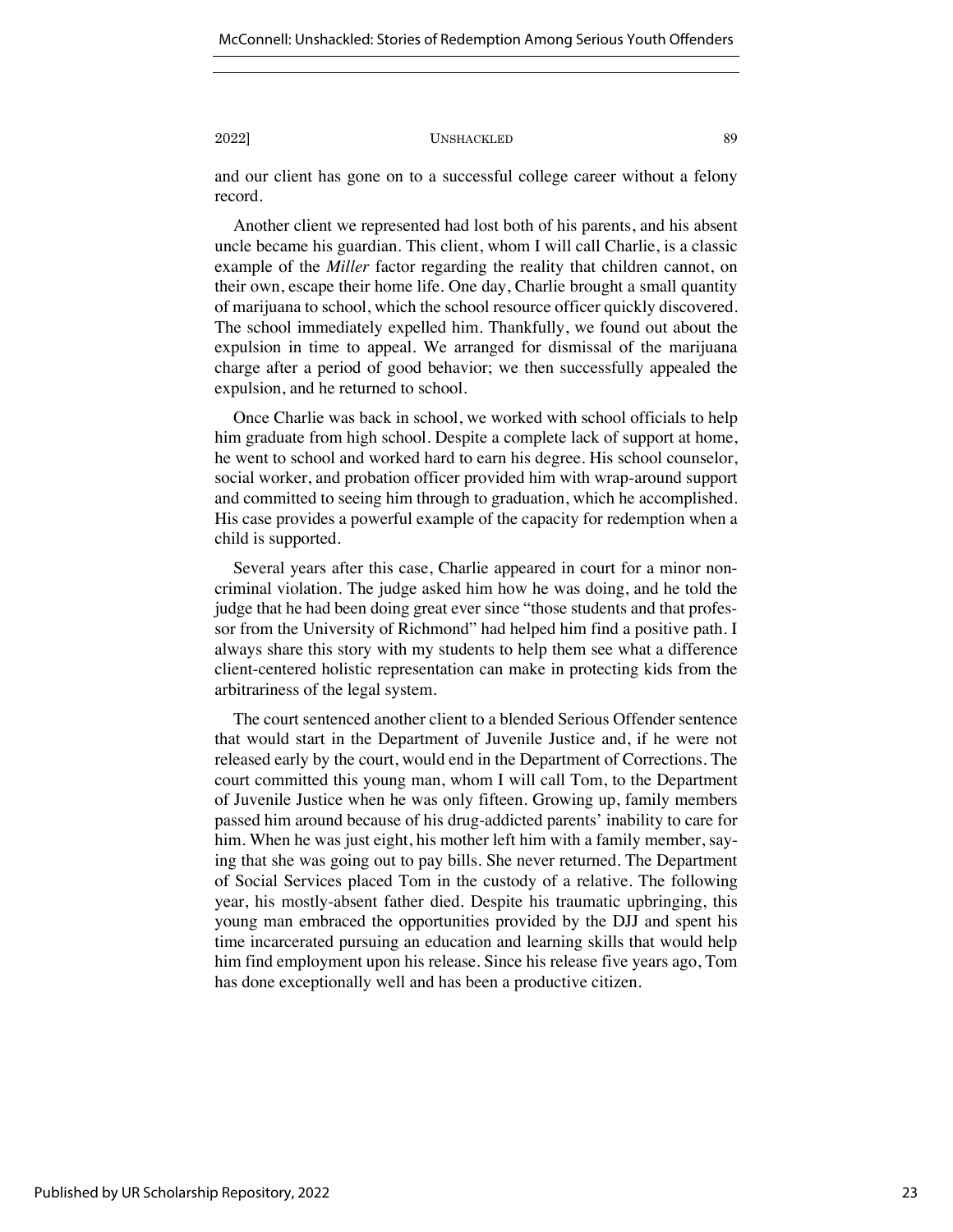In these cases, the court gave these young people a second chance. This process allows children to have an opportunity to turn things around, learn from their misbehavior, and move on to a productive life. Unfortunately, second chances are not on the table in so many other cases. This is precisely the situation with which the Court was concerned when it struck down mandatory life sentences for children in *Miller v. Alabama*. When courts do not have the option of considering mitigating circumstances, a mandatory sentence is a cruel and unusual punishment.

# X. OUR PAROLE REPRESENTATION WORK FURTHER ILLUSTRATES THAT CHILDREN HAVE SIGNIFICANT CAPACITY FOR REHABILITATION

Many of the clients we represent in the Children's Defense Clinic managed to maintain their inherent resilience in spite of the overwhelming harshness and racism of the criminal legal system. My students and I have been able to help many clients gain early release based on evidence that they have reached rehabilitation. We have learned that it is hard to succeed after prison without robust transitional services and the consistent support of family and friends. Our clients who have engaged in supportive re-entry services on the inside and have family members and supporters to embrace them as they shed the shackles of incarceration for the last time will succeed. Our clients whose families have been unable to transcend the separation and trauma of having their child grow up in prison have a much harder time. Incarceration not only breaks those on the inside; it breaks families.<sup>127</sup>

We had another client recently released after more than twenty years whose family had completely walked away from him once he was convicted. This client had the opportunity to take a plea for just a few years, but instead, he insisted on going to trial. That decision cost him dearly, as his conviction carried a mandatory life sentence. Before the court sentenced this young man, whom I will call Rob, his mother died from cancer. After that, his father walked away and started a new family. Rob never heard from him during his incarceration. We successfully petitioned under the "extraordinary and compelling circumstances" section of the First Step Act<sup>128</sup> for his release, given that even the Government thought he did not deserve more than a few years, but his challenges have been legion ever since. Although he was a model prisoner, he suffers from Post-Traumatic Stress Disorder and had nowhere to

<sup>127</sup> *See generally* Eric Martin, *Hidden Consequences: The Impact of Incarceration on Dependent Children,* NAT. INST. OF JUST. (2017), https://nij.ojp.gov/topics/articles/hidden-consequences-impact-incarceration-dependent-children (noting the risk factors for family members and children of incarcerated individuals).

<sup>128</sup> 18 U.S.C. § 3582(c)(1)(A)(i); FED. BUREAU OF PRISONS, AN OVERVIEW OF THE FIRST STEP ACT, https://www.bop.gov/inmates/fsa/overview.jsp.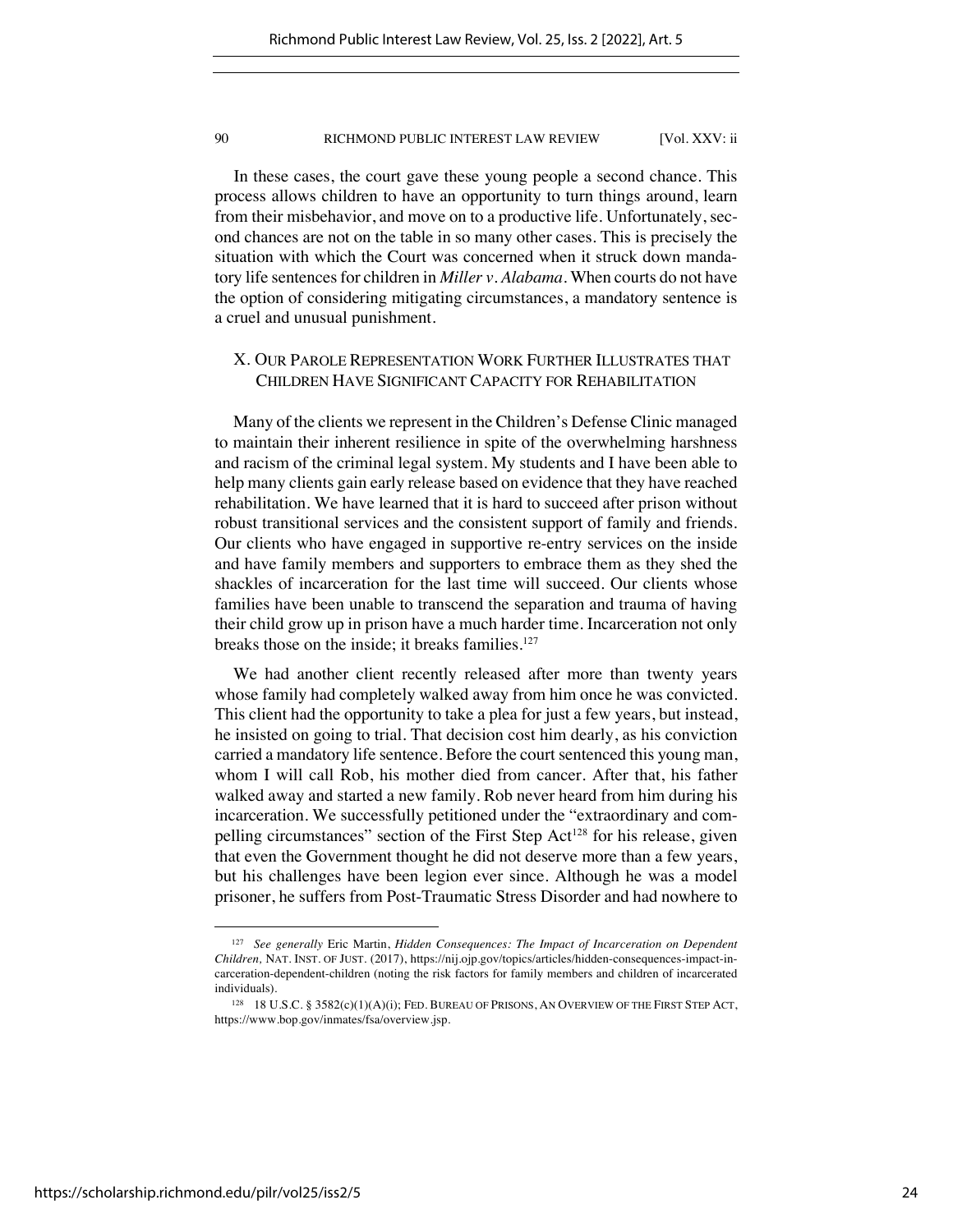go upon his release. Rob has struggled with homelessness and depression. We worked for months to reunite him with his family and have recently succeeded; Rob is now in a loving and supportive environment, participating in mental health services and transitioning well.

# *A. The Use of Super-Maximum Prisons Further Traumatizes Youthful Defendants*

In 1998 and 1999, Virginia opened Red Onion and Wallens Ridge prisons, respectively, which are super-maximum facilities located in the far southwest corner of Virginia.<sup>129</sup> The facilities, known as "supermax" prisons, were designed to isolate prisoners as much as possible. These prisons allow corrections officials to hold people in near-total social isolation and are notoriously dangerous.<sup>130</sup> In the 1990s, the Department of Corrections routinely sent youthful offenders directly to these facilities rather than juvenile facilities. One example is a client, whom I will call Jay, who killed another person in the weeks before Christmas in the mid-1990s when he was only seventeen years old. The consequences of his actions have plagued him ever since, as illustrated by his begging a police officer to kill him in the aftermath of the crime. Like all the clients described in this paper, Jay has consistently taken full responsibility and expressed profound remorse. Indeed, he pled guilty to all charges with no plea agreement, and he refused to place blame on anyone else.

As previously mentioned, the key regions of the brain responsible for decision-making, planning, impulse-control, and risk-management remain underdeveloped until twenty-five.131 ACEs further delay and inhibit neurological development.132 Of the ten most commonly evaluated ACEs, this client survived eight before his eighteenth birthday. As expected, Child Protective Services was no stranger to Jay's home. The family participated in more than a dozen meetings to determine what services to implement. Even a system so often regarded as flawed and inadequate recognized that this child and family needed help. But for all the good intentions behind each of the programs tried, none of them succeeded in addressing the violent toxicity in Jay's home environment. The system spent a lot of time and money to address his behavior,

<sup>129</sup> Craig Timberg, *At Va.'s Toughest Prison, Tight Controls*, WASH. POST (Apr. 18, 1999) at C1, https://www.washingtonpost.com/wp-srv/local/daily/april99/supermax18.htm.

<sup>130</sup> David Fathi, *Supermax Prisons: Cruel, Inhuman and Degrading,* ACLU (Jul. 9, 2010), https://www.aclu.org/blog/national-security/supermax-prisons-cruel-inhuman-and-degrading.

<sup>131</sup> *Brain Maturity Extends Well Beyond Teen Years,* NPR (Oct. 10, 2011), https://www.npr.org/templates/story/story.php?storyId=141164708.

<sup>132</sup> Sarah E. Cprek et al., *Adverse Childhood Experiences (ACEs) and Risk of Childhood Delays in Children Ages 1-5*, 37 CHILD & ADOLESCENT SOC. WORK J., 15–23 (2019).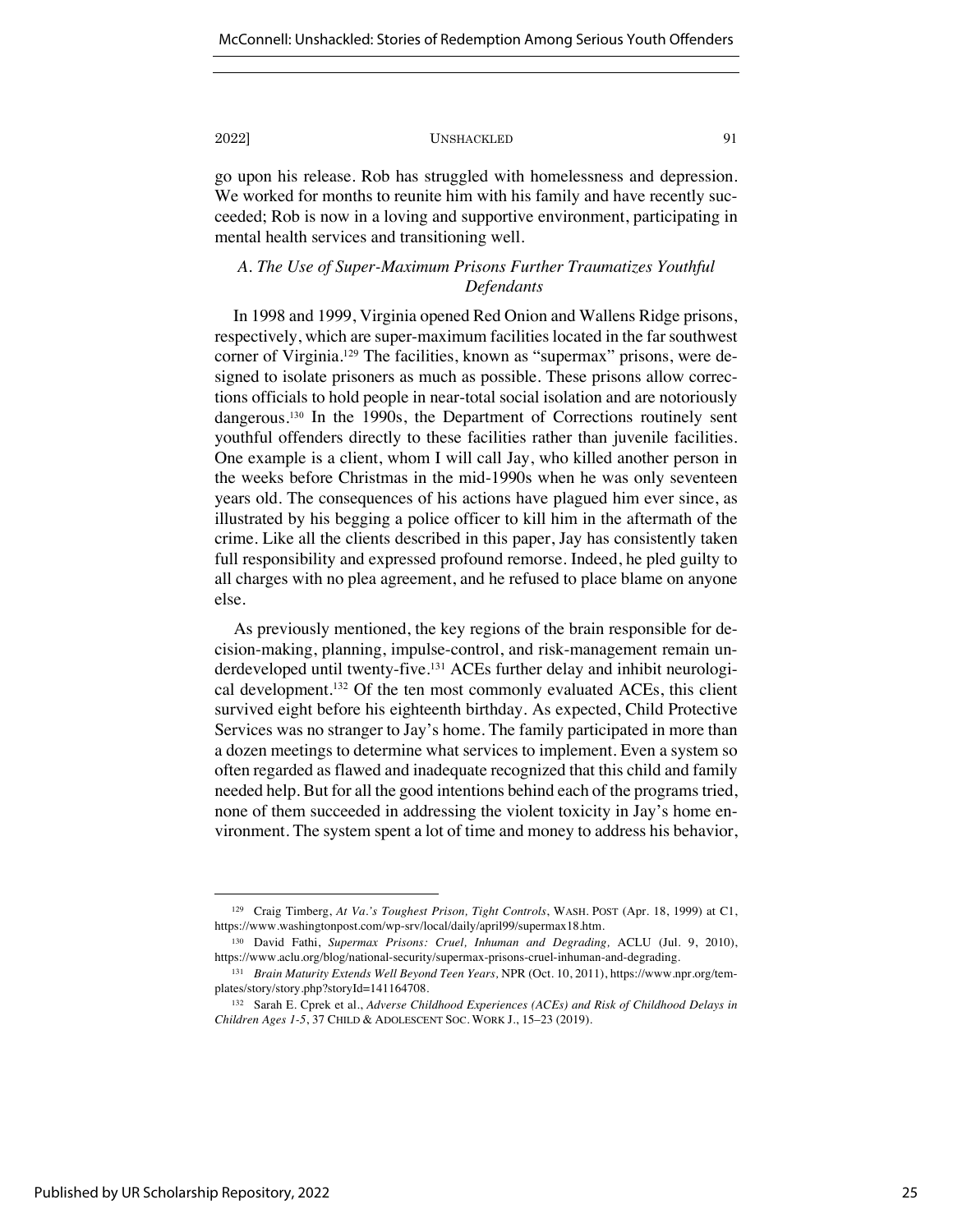only to place him back in the middle of a completely dysfunctional home environment.

Somehow, despite his upbringing and the violence he experienced as a child placed in a supermax prison, once he matured, Jay has remained free of any serious infractions in prison for the last seventeen years. He has pursued an education and has developed vocational skills to help him find gainful employment should he ever be released from prison. All these things became possible as his brain fully developed, and he grew out of criminogenic thinking.<sup>133</sup> Sadly, though, he may never be released back into the community to apply the skills he learned once he began his path to rehabilitation.

Another sixteen-year-old child, whose crime reflected immaturity and impulsivity, had no criminal convictions before his crime. This child, whom I will call Danny, neither understood the pain he could cause to others and himself nor his impulses when he pulled the trigger and ended another man's life. Like many others in the 1990s, this child was committed directly to the Department of Corrections rather than the Department of Juvenile Justice. The court condemned him to more than four decades for the murder. In Danny's own words, "My incarceration was very necessary for my journey into the meaning of life. I appreciate that prison has offered me the opportunity to learn, grow, adjust and develop into a man ready to reenter society with positive, productive goals and [the] ability to contribute to my community."

Even without hope for early release, Danny's remorse for the terrible crime he committed led him to pursue rehabilitation. He is a quintessential example of the resilience inherent in young people when allowed to participate in rehabilitative programs. After twenty-five years in prison, he still regrets his past conduct and is devoted to being a positive member of the community. While incarcerated, this client committed no infractions (which is almost unheard of) and, as a result, was allowed to complete mental health treatment and counseling programs, earn his GED, and take multiple trade and vocational courses. He also worked throughout his incarceration, which will help him acquire gainful employment. This client has said, "Society deserve[s] someone who could provide light instead of darkness." He now has the opportunity for a second chance as the parole board released him on parole.

<sup>133</sup> *See* Graham v. Florida, 560 U.S. 48, 79 (2010) ("Maturity can lead to that considered reflection which is the foundation for remorse, renewal, and rehabilitation.").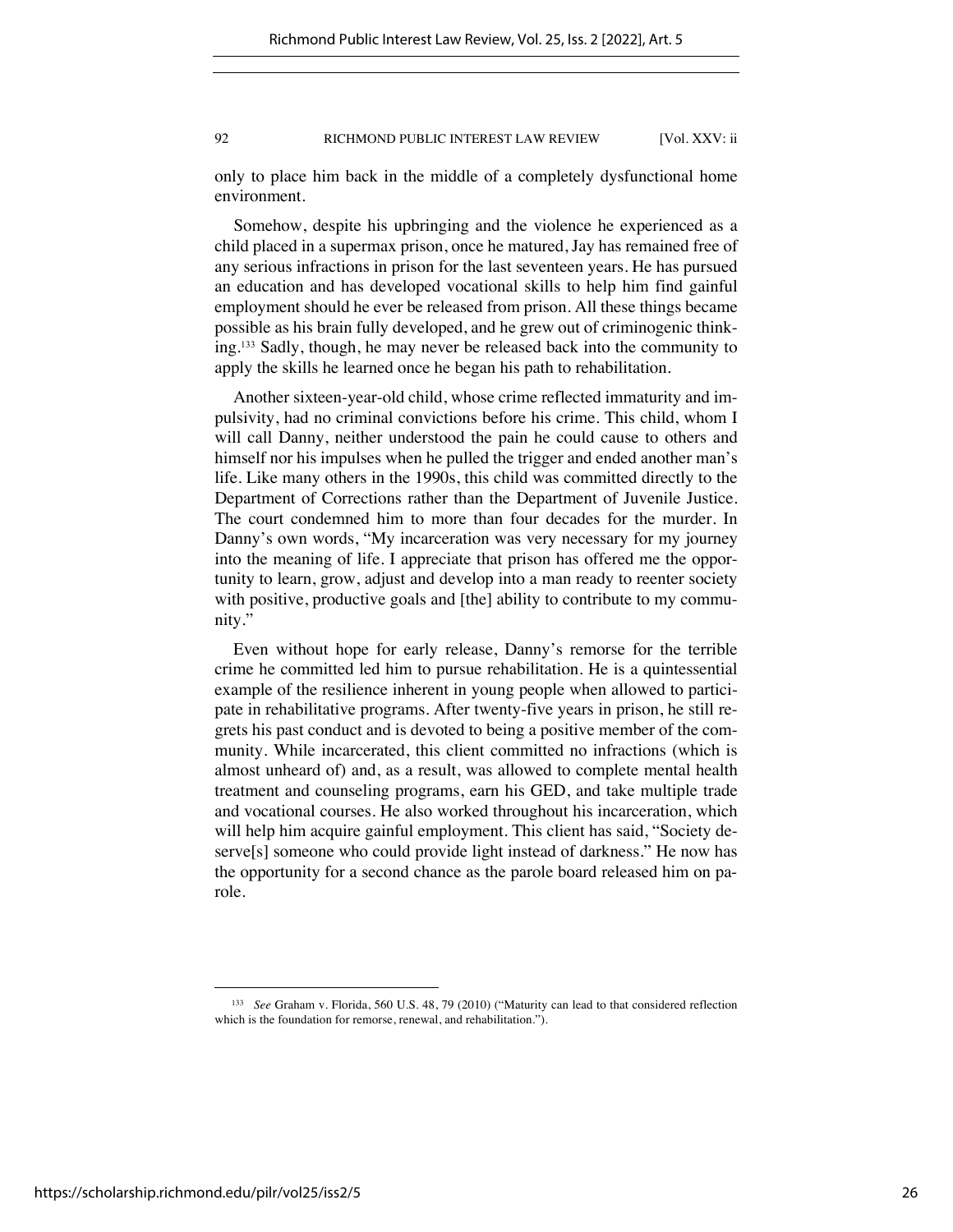*B. In the Past, Age was Seen as an Aggravating Rather Than a Mitigating Circumstance*

In many of these cases, courts viewed youth as an aggravating circumstance rather than a mitigating one, and minors were treated more harshly than their adult co-defendants. Another client condemned to die in prison declares that he lives every day with regret. He took a man's life at just fifteen years old―abandoned by his mother to the "care" of drug dealers ten years his senior. "The depth and gravity of what I took away," he explains, "takes on a new meaning each and every single day as I have grown up and grown older." The court sentenced this fifteen-year-old young man, whom I will call Zach, to seventy-seven years in an adult prison with violent adult offenders. "Prison is a miserable jungle of an environment, and no one adapts easily or seamlessly," he wrote. Although he had no hope of release, he has persevered. He fought through his childhood trauma and, once he matured, worked to be more than his worst moment. The two drug dealers who forced this client to commit this crime received sentences of "time-served" and eleven years, respectively, for their role in this murder, while the court sentenced this child to serve more than seventy years.

Zach was in and out of foster care. He was often homeless. He watched as the police arrested his mother dozens and dozens of times. His grandmother told her therapist about his plight, and the therapist requested a Child Protective Services ("CPS") investigation. Unfortunately, CPS never contacted him and, ironically, ruled the request "unfounded" after he was incarcerated.

The court sentenced Zach directly to the Virginia Department of Corrections. At his sentencing, the "prosecutor[s] argue[ed]...youth [was] aggravating rather than mitigating," a theme thankfully rejected by the U.S. Supreme Court in Roper v. Simmons (the days when "the prosecutor[s] argue[]… youth is aggravating rather than mitigating" are over).<sup>134</sup>

Zach is a rehabilitated and reformed man today, just as the fifth *Miller* factor suggests will often be the case. As the American Psychological Association ("APA") stated in *Miller*, research proves "that personality traits change significantly during the developmental transition from adolescence to adulthood, and the process of identity-formation typically remains incomplete until at least the early twenties."135 Thus, youth "are simply more likely than adults to change."136 Similarly, a group of retired judges' *Miller* amicus brief stated, "Amici have been repeatedly impressed and surprised by the

<sup>134</sup> Roper v. Simmons, 543 U.S 551, 573 (2005).

<sup>135</sup> Brief for Am. Psych. Ass'n et al. as Amici Curiae Supporting Petitioners at 20, Miller v. Alabama, 567 U.S. 460 (2012) (No. 10-9646).

<sup>136</sup> *Id.*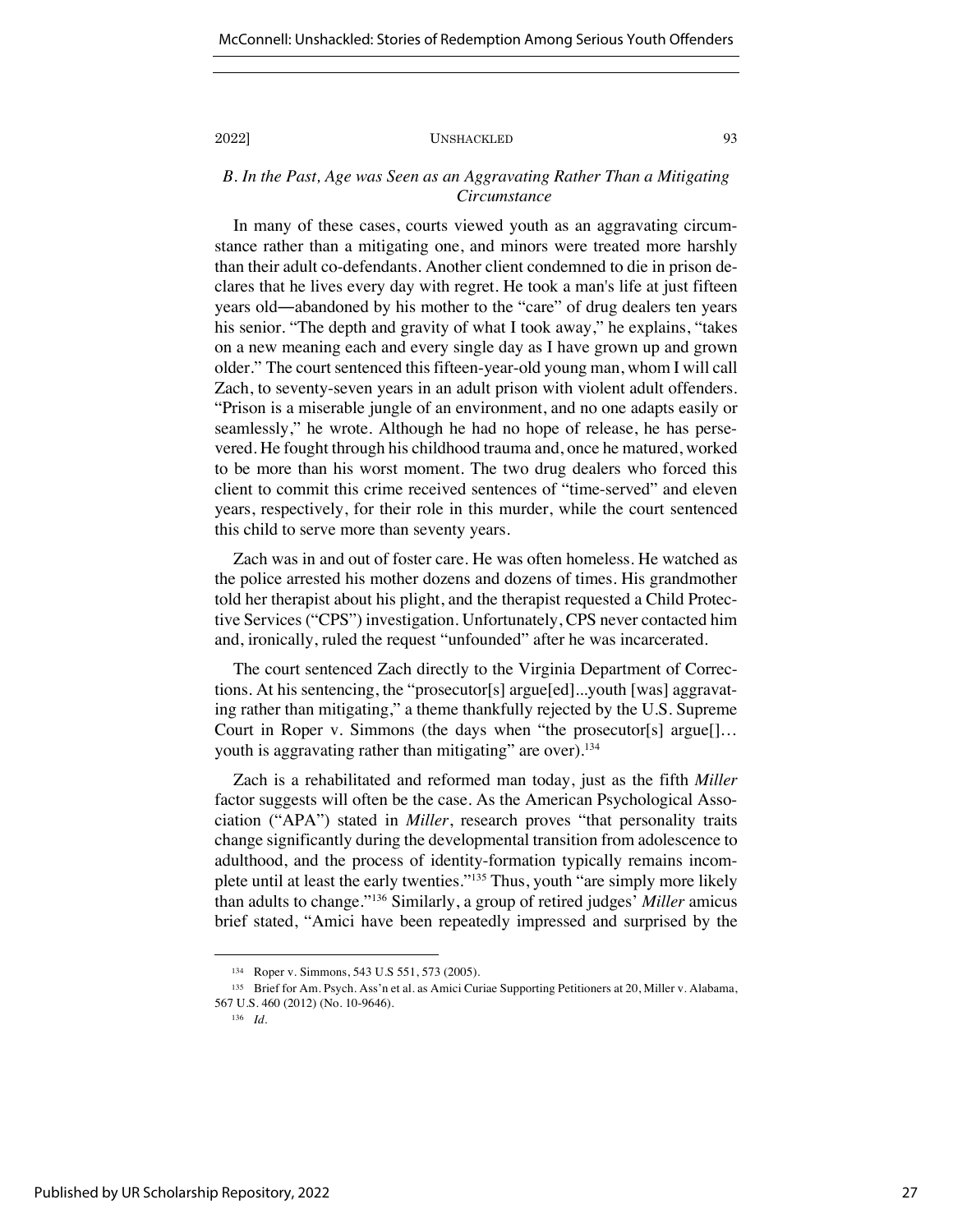ability of juvenile offenders – including very serious offenders – to change and reform as they grow older and come to appreciate the consequences of their actions better."137

Zach exemplifies this truth. He was fifteen at the time of his offenses. Despite his traumatic upbringing, Zach had no record of committing a juvenile delinquency matter or a criminal act before the fatal shooting. Regardless, the court convicted him as an adult, and he went straight into the adult correctional system. Zach never had the benefit of the rehabilitative programs of the juvenile justice system. And yet, fortunately, once he matured, he was able to tap into his natural resilience and is now a reformed and rehabilitated man. As Zach grew and his brain developed, he found his path to rehabilitation. He embraced the opportunities offered by the Department of Corrections. He focused on furthering his education, working, and nurturing his prosocial relationships. Zach achieved rehabilitation and a profound sense of remorse, exactly as developmental psychology tells us is possible. Still, unless we provide opportunities for a second look in these cases, the system will forever condemn offenders for the things they did as children. Thankfully, the parole board released Zach and gave him his second chance.

Another of our clients, whom I will call Antonio, has found the motivation to persevere, grow, and mature during his twenty-three years in prison. Since going straight to an adult maximum-security prison, he has relied on prosocial relationships outside of prison to help him develop into a remorseful, reformed, educated leader and role model. Not long after Antonio's brain fully developed in his mid-twenties, he quickly learned to stop making excuses and turn his remorse into action. Since then, he has had a near-perfect prison record with only a handful of minor infractions. In his own words, "he has been on a journey of self-reflection, education, religion/spirituality, prosocial development, and growth." Antonio has learned to rise above peer pressure and negative influences and has become a mentor for young people in prison. He has maintained unfailing positivity, gained the ability to deescalate conflict, and learned to work with all types of individuals. The mystery is how this client accomplished these things despite his childhood and incarceration in a supermax adult prison.

As a teenager, Antonio was highly susceptible to peer pressure. As the APA stated in its *Miller* amicus brief, juveniles are "especially vulnerable to the negative influence of peer pressure…. The presence of peers makes adolescents and youth, but not adults, more likely to take risks and more likely

<sup>137</sup> Brief of Former Juv. Ct. Judges as Amici Curiae Supporting Petitioners at 13, Miller v. Alabama, 567 U.S. 460 (2012) (No. 10-9646).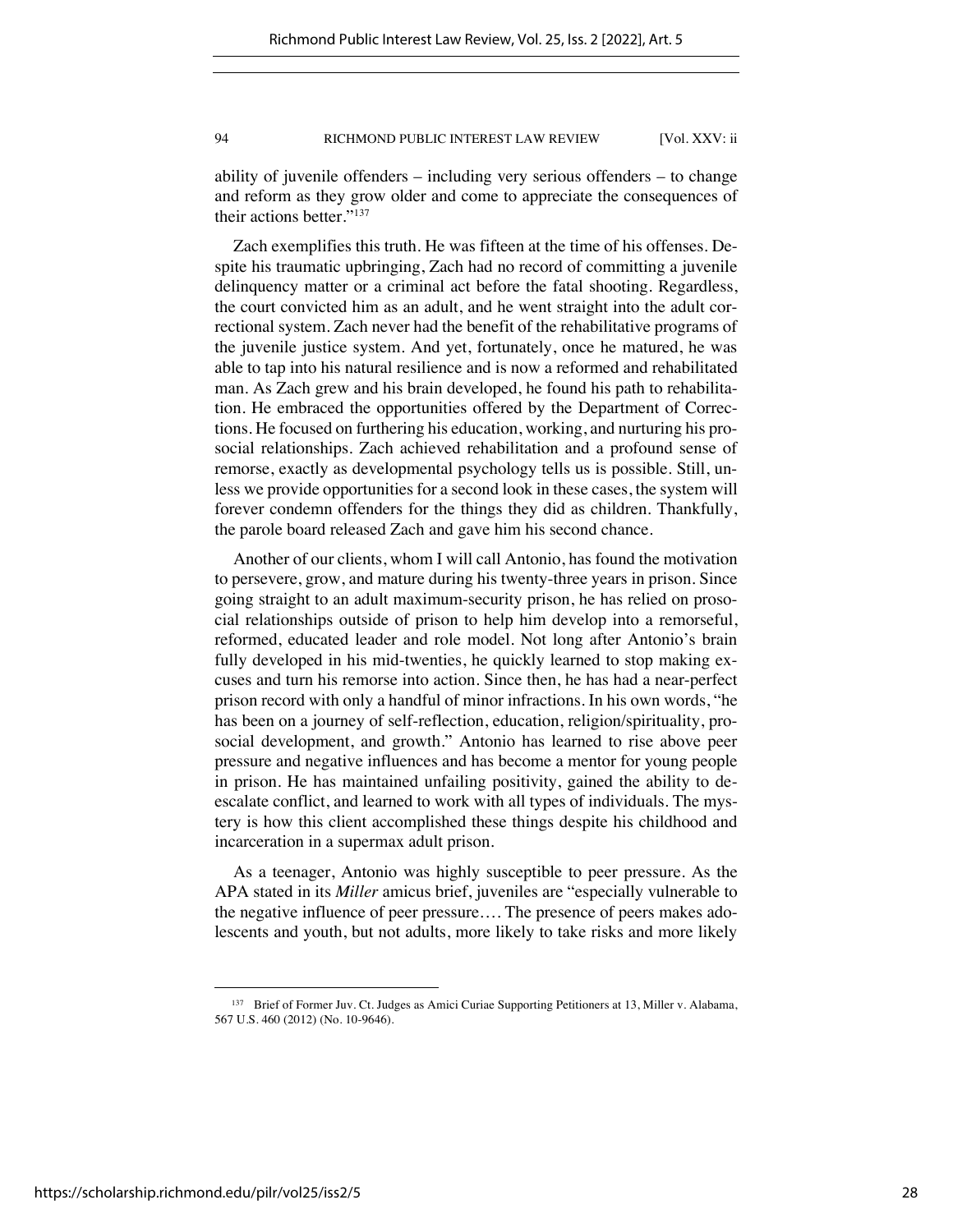to make risky decisions."138 Studies also show that adolescents take on more risks and are only likely to commit delinquent acts when influenced and accompanied by their peers.139 Ironically, the court treated one of the peers with whom this client committed this crime very differently. This young man was fortunate to have a lawyer that negotiated a plea agreement for him in which he received a six-year sentence, even though he and this client had played similar roles in the crime. Neither of them presented a gun or pulled the trigger. The third co-defendant did that, and he and this client received essentially the same sentence.

This client was particularly susceptible to negative influences given that he grew up in an environment that normalized and even idolized criminal behavior. Again, as *Miller* emphasized, children do not have the opportunity to walk away from their families. He grew up in a public housing community ranked in the region's top eight most violent neighborhoods.140 Here, Antonio regularly witnessed violence and crime. Given the normalization of crime and violence in his community, paired with his young age and lack of supervision, it was not surprising that he turned to criminal activity.

Once he reached his mid-twenties, he recognized that his actions impacted others. He committed himself to building prosocial relationships in the community and prison. Thankfully, Antonio has fostered relationships with his family and friends in the community and reconnected with friends with whom he lost touch. This man knows he can never fully atone for the crimes he committed, but he chooses to spend each day focusing on helping others and doing what he can to better himself. He took every opportunity in prison to volunteer in programs, facilitate seminars for other inmates, and serve as a mentor and role model, even though he had no reason to believe he would ever walk out of prison. He is widely known by prison employees, corrections officers, offenders, counselors, program facilitators, and more as a hard worker, a positive influence, and someone who can navigate and de-escalate conflict because others respect him as a stable and thoughtful leader. Thanks to Virginia's fledgling embrace of second chances, this man is free today. In his own words,

<sup>138</sup> Brief for Am. Psych. Ass'n et al. as Amici Curiae Supporting Petitioners at 16–17, Miller v. Alabama, 567 U.S. 460 (2012) (No. 10-9646).

<sup>139</sup> *Id.* at 8–9; *see also* Mary Gifford-Smith et al., *Peer Influence in Children and Adolescents: Crossing the Bridge from Developmental to Intervention Science*, 33 J. ABNORMAL CHILD PSYCH. 255, 263 (2005).

<sup>140</sup> *See* Jon Frank, *Living in Harm's Way Throughout Hampton Roads, A Pattern of Violence Emerges in Most Public Housing: 72 Percent of the Region's Public Housing Residents Eat and Sleep and Raise Children… In 15 Communities with Violent Crime Rates At Least Twice the Rate of Their Surrounding Cities*, THE VIRGINIAN PILOT, Oct. 15, 1995, at A1, https://scholar.lib.vt.edu/VA-news/VA-Pilot/issues/1995/vp951015/10130654.htm.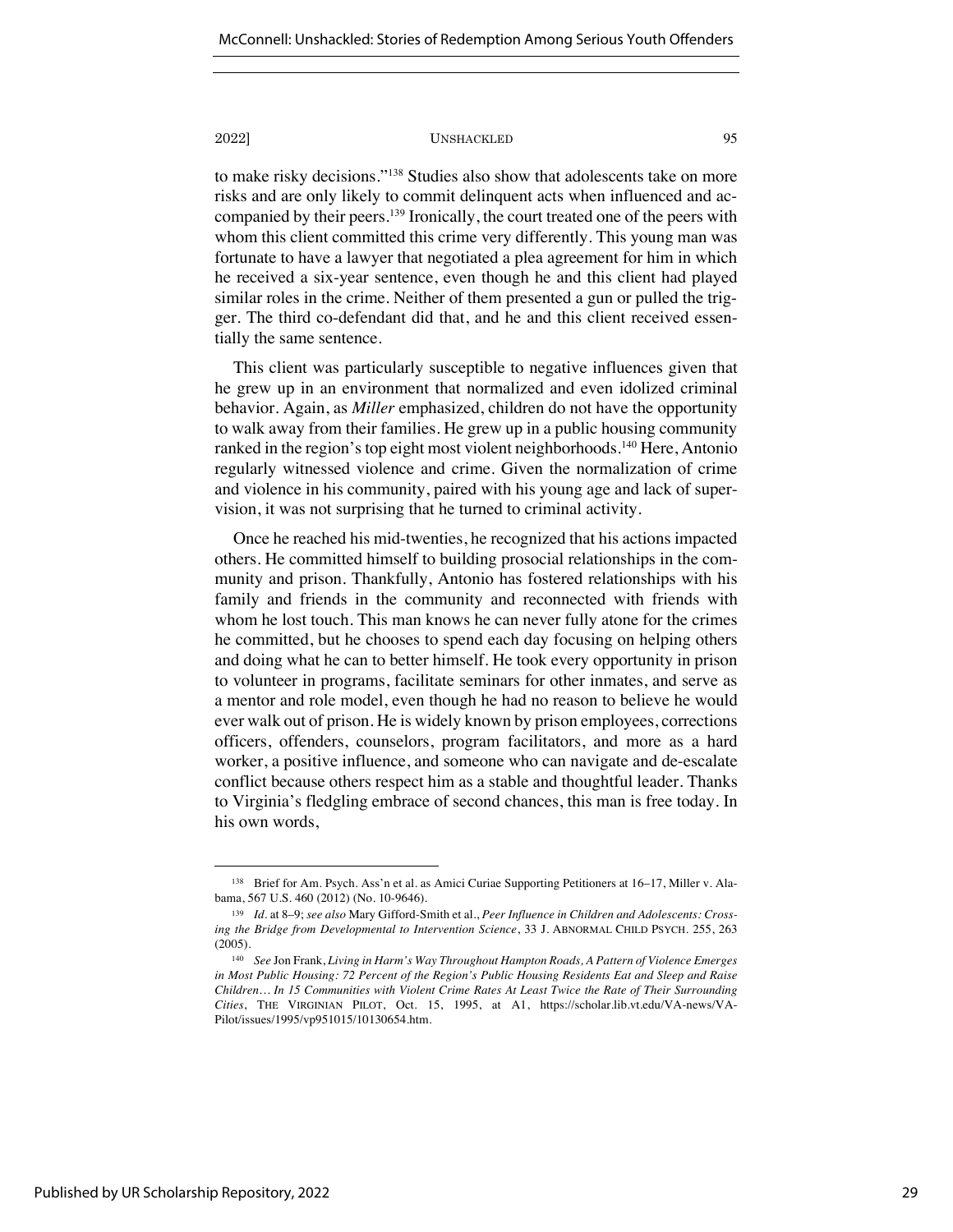"I will forever live with the remorse of my criminal actions as a child. A part of me will never let me forgive myself for what I did, and that feeling is what pushed me to do all I can to "make up" for what I did. I know I can't make up, but I can work hard every day in an attempt to. It is like something Martin Luther King once said, 'I'm working to build a pyramid I will never see complete, yet I must continue to add bricks to it every day.'…I will forever owe society and the many direct and indirect victims of my offenses an apology. I will forever live with that chip on my shoulder, and use it as a reminder to do better, be better, and try to exemplify redemption."

# *C. Courts Denied Most Youth Sentenced for Serious Crimes in the 1990s and 2000s the Opportunity to go into Juvenile Facilities First*

Even though another client, whom I will call Jonathan, was just a fifteenyear-old child at the time of his crime–a crime in which he did not physically hurt anyone–and had no prior criminal record, the court denied him a blended sentence, denied him access to the services the Department of Juvenile Justice ("DJJ") offers, and denied him the opportunity to be charged as a serious offender and potentially have his time reduced – all of which he almost certainly would have received today. All of these options were available at the time of his sentencing. But due to misguided, misinformed policies adopted at the height of the "superpredator" era, he was seen not as a child in need of help but rather as a violent teenager who needed to be locked away from society. Thankfully, both our society and legislature have come a long way in addressing the systemic flaws of that era.

Instead of having the opportunity to rehabilitate with kids his age, the court sent Jonathan to adult prison with Virginia's most violent offenders. Adjusting to that environment was a challenge, and he first committed many infractions as he fought to learn how to survive a supermax prison. However, after that first year, his record of infractions is almost spotless. The lens applied to his case would be very different given what we now understand about adolescent brain development and trauma. If facing trial today, in recognition of the *Miller* factors, the court could suspend any mandatory time and sentence Jonathan to serve the first part of his sentence in a juvenile correctional center.

One of our other clients, whom I will call Matthew, was seventeen at the time of his offense and had no previous record of either a juvenile delinquency matter or a criminal act. During the crime, this client's co-defendant was the only one who carried a weapon and the one who shot the gun. Regardless, this client was convicted as an adult and sent straight into the adult correctional system. Matthew never had the benefit of the rehabilitative services and programs of the juvenile justice system. He had to find his path to rehabilitation in prison. As he matured, he realized that furthering his education, working, and nurturing relationships in the community were his path to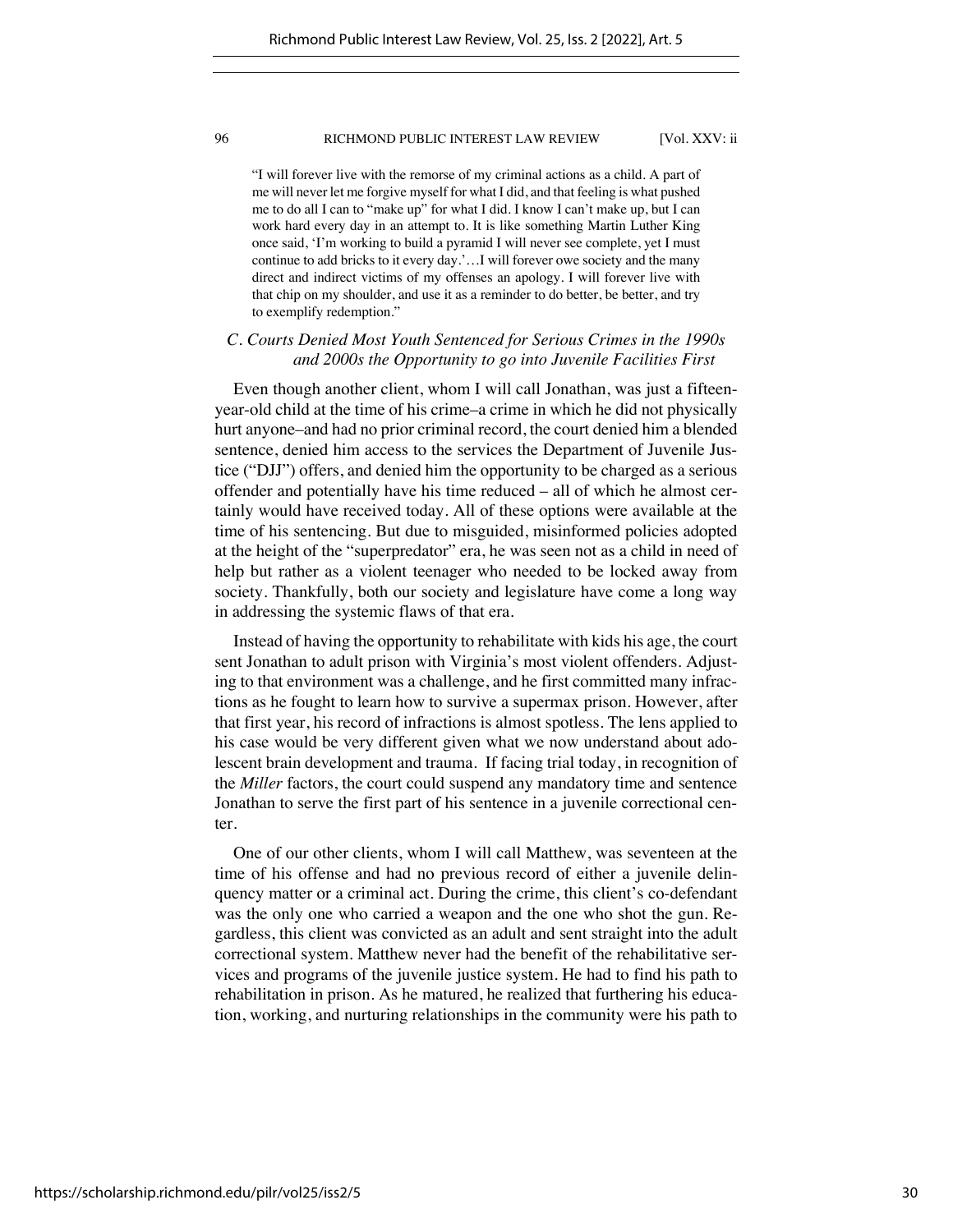success. Matthew has fully embraced those opportunities and has served more than twenty-five hard years for this crime. He is in a strong position now to no longer threaten the community. Indeed, he could live a quiet life in the community and make a positive contribution as a tax-paying employee with a company that has already offered him a job.

Every day of his incarceration, he has had to think about what he would do differently today to prevent this tragedy. In Matthew's words, "Prison has been the matriculation I would never have had…prison has been the best thing to have happened to me, ironically. In order to become the man I am today, I had to go through the experiences I have for the past twenty-six years." This client pled guilty to all charges without a plea agreement and accepted responsibility for his role in the offenses. He regrets the terrible harm he caused every day, especially as he matured and better understood the gravity of what he and his co-defendant had done.

# XI. THESE CLIENTS DESERVE A SECOND CHANCE

These clients are examples of everything for which *Roper*, *Graham*, *Miller*, and *Montgomery* stand. The crimes these individuals committed typify acts committed by adolescent minds. The American Medical Association ("AMA") summarized the adolescent brain as a hyperactive reward-driven system with an immature cognitive control system.<sup>141</sup> The AMA concluded that, as a result, adolescent behavior is impulsive, motivated by short-term rewards, and is marked by ineffective risk assessment.142 In its *Miller* amicus brief, the APA stated that even serious juvenile crimes such as homicide are often spur-of-the-moment, impulsive reactions rather than premeditated actions and are typically predicated on a social or emotional stimulus.<sup>143</sup>

In recognition of the clear evidence that children are highly likely to turn their lives around once their brains fully develop, the Virginia General Assembly has changed how we treat adolescents in the juvenile legal system. In 2020, the legislature passed a bill to allow the parole board to consider releasing individuals who have served twenty years for crimes they committed before they turned eighteen.<sup>144</sup> Many of the clients described above fall into that category. We continue to advocate before the parole board for

<sup>141</sup> Brief for Am. Psych. Ass'n et al. as Amici Curiae Supporting Petitioners at 35, Miller v. Alabama, 567 U.S. 460 (2012) (No. 10-9646).

<sup>142</sup> *Id.*

<sup>143</sup> *Id.* at 12. Science has now demonstrated that the portions of the brain responsible for self-control, regulating impulses, and avoiding unduly risky behavior do not fully develop until an individual is in his/her 20s. *See* Elizabeth Scott, *supra* note 23 at 683–84 (describing the "age-crime curve" and noting that "individuals do not evince adult levels of impulse control until their early or mid-twenties.").

<sup>144</sup> VA. CODE ANN. § 53.1-165.1 (2020).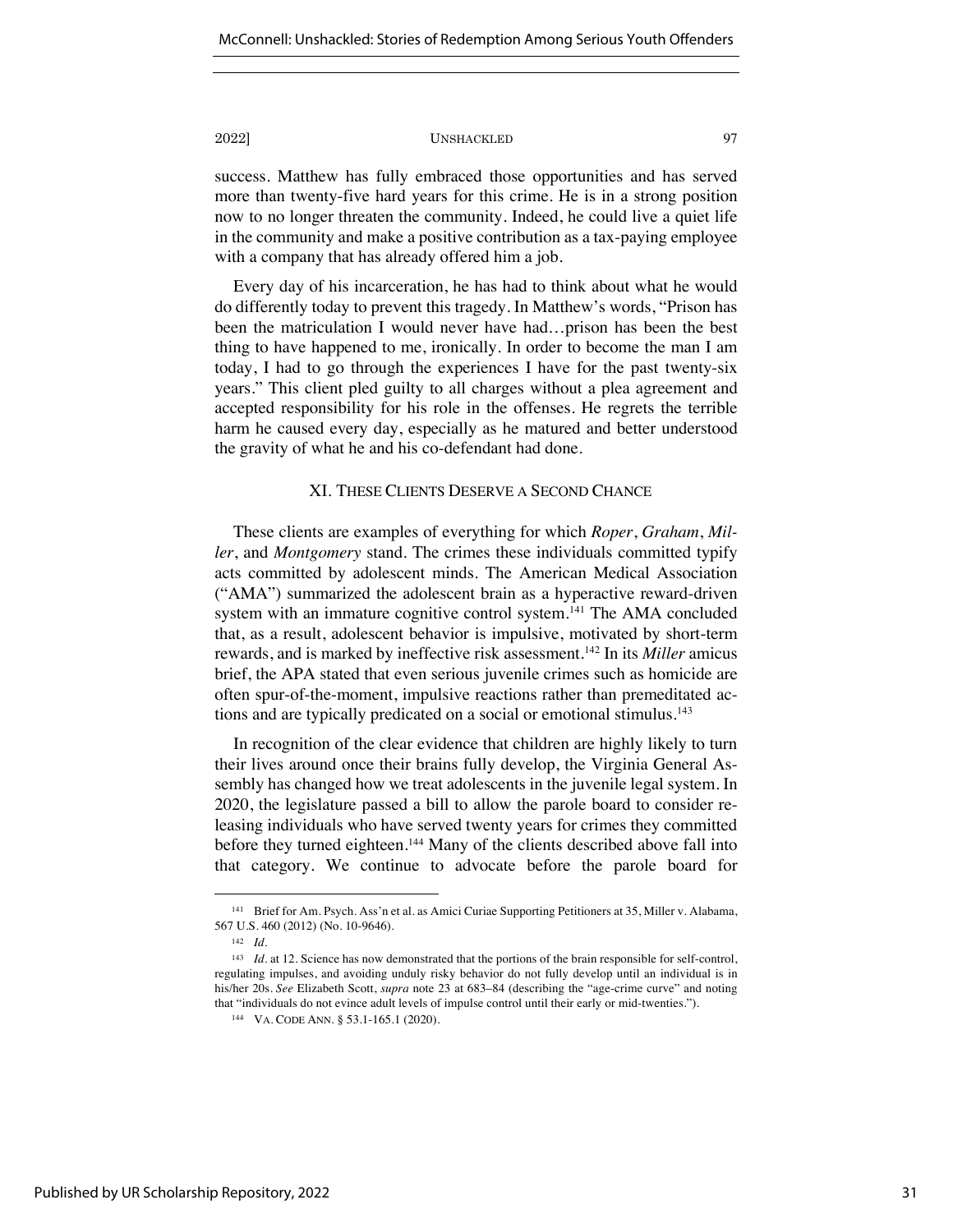recognition that they have turned their lives around.

The legislature also began to reform those policies that streamlined the trial of children as adults and returned discretion to juvenile court judges for fourteen and fifteen-year-old offenders.<sup>145</sup> Now, fourteen and fifteen-yearolds are no longer automatically certified as adults for murder or aggravated malicious wounding once the Juvenile and Domestic Relations Court has found probable cause.146 If the prosecutor provides written notice of her intent to try a fourteen or fifteen-year-old child as an adult, the court must first hold a probable cause hearing.<sup>147</sup> If the court finds probable cause, the juvenile court must review a transfer report prepared by the Court Service Unit and hold a transfer hearing.<sup>148</sup> The court must then determine whether to keep the case in the juvenile court or send the case to the circuit court to try the child as an adult. $149$ 

Additionally, the legislature created a new defense of diminished capacity when mental health or intellectual disability evidence is relevant to intent.<sup>150</sup> If diminished capacity had been a defense available to the clients discussed above, it could have made a significant difference in how the criminal legal system responded. The legislature also enacted several measures requiring the court and the prosecutor to consider mitigating circumstances, including a child's emotional development, trauma history, involvement with the foster care system, disability, and mental illness, before determining whether to try the youth as an adult.<sup>151</sup> The General Assembly still mandates the trial of sixteen and seventeen-year-olds as adults when charged with violent crimes such as murder or aggravated malicious wounding.<sup>152</sup> However, when the Commonwealth charges a sixteen or seventeen-year-old with a significant felony, such as robbery or rape, the Commonwealth can only move to try them as adults after considering a report about the child's history and a risk assessment.<sup>153</sup> If the Commonwealth still intends to try the young person as an adult, it must provide written notice, and the court must find probable cause before the case can be certified to circuit court.154 Another significant change is that judges now have discretion over whether to try fourteen and fifteen-year-olds charged with murder or aggravated malicious wounding

<sup>149</sup> *Id.* 

<sup>145</sup> *See* VA. CODE ANN. § 16.1-269.1 (2021).

<sup>146</sup> *Id.* 

<sup>147</sup> *Id.*

<sup>148</sup> VA. CODE ANN. § 16.1-269.2 (2021).

<sup>150</sup> VA. CODE ANN. § 19.2-271.6 (2021).

<sup>151</sup> *See* VA. CODE ANN. § 16.1-272 (2021); VA. CODE ANN. § 16.1-269.1A (2021).

<sup>152</sup> VA. CODE ANN. § 16.1-269.1 (2021).

<sup>153</sup> VA. CODE ANN. § 16.1-269.1(C-D) (2021); VA. CODE ANN. §16.1-269.2(B) (2021).

<sup>154</sup> VA. CODE ANN. § 16.1-269.1 (2021).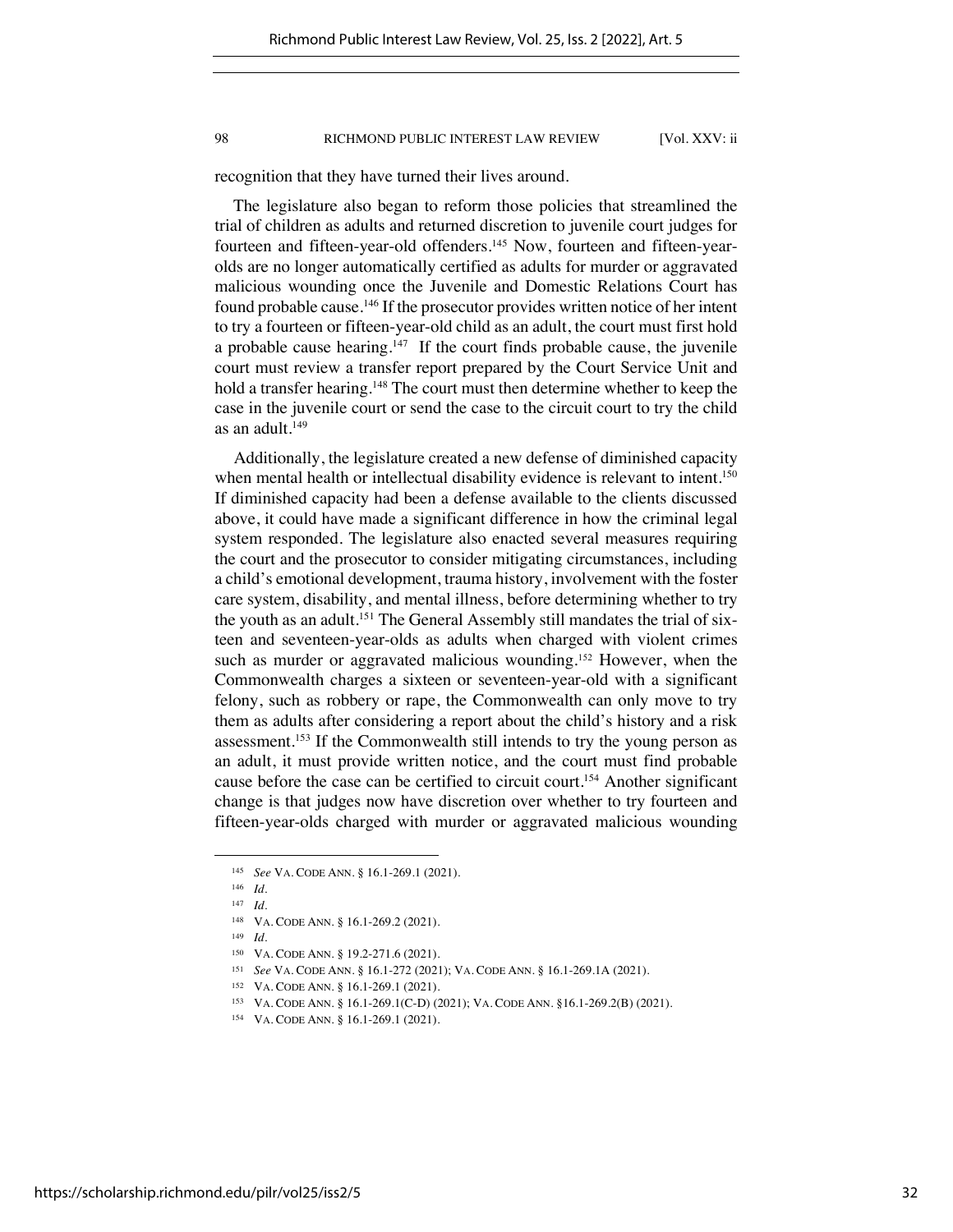severe and violent felonies as adults.<sup>155</sup> Suppose the juvenile court finds probable cause and certifies the case for trial in the circuit court. In that case, such certification divests the juvenile court of jurisdiction as to the charge and any ancillary charges. However, if the judge decides to keep the case in juvenile court, the court maintains jurisdiction.<sup>156</sup>

Suppose a case does get transferred to adult court. In that case, the judge is now required at sentencing to specifically consider, consistent with the *Miller* factors, any evidence regarding the child's exposure to ACEs,<sup>157</sup> early childhood trauma, experience with any child welfare agency, and the differences between youthful and adult offenders.158 Circuit courts are no longer required to impose mandatory minimum sentences on youth tried as adults.<sup>159</sup> Further, defense counsel may now request expert assistance through an *ex parte* hearing if the court deems it appropriate.<sup>160</sup>

The legislature also passed a law requiring parents' notification before interrogating a child.161 In recognition of the inequity of lengthy sentences and the collateral consequences of permanent criminal records, the legislature has begun creating and expanding opportunities for post-conviction societal reintegration. The Virginia legislature is also creating a system for the expungement of certain offenses after the individual has paid her debt to society. The legislature legalized marijuana possession for adults (and reformed the penalties for children), streamlined the restoration of voting rights, and expanded good time opportunities. The Department of Juvenile Justice has also invested in step-down options, such as independent living programs, that assist

<sup>155</sup> VA. CODE ANN. 16.1-269.1 (A-B).

<sup>156</sup> VA. CODE ANN. § 16.1-269.1(D) (2021).

<sup>157</sup> The original ACE Study was conducted at Kaiser Permanente from 1995 to 1997 with two waves of data collection. Over 17,000 Health Maintenance Organization members from Southern California receiving physical exams completed confidential surveys regarding their childhood experiences and current health status and behaviors. These seven experiences, which the researchers subsequently expanded to a list of ten, occurred in the homes of children across the country. Researchers found a graded relationship between how many ACEs an individual experienced in childhood and subsequent negative health outcomes in adulthood; meaning, the more ACEs a child experienced, the more physical health problems they had as adults. ACEs include: physical abuse, mental illness in the home, emotional abuse, emotional neglect, sexual abuse, family or domestic violence, substance abuse in the home, separation from a parent, or having a household member be incarcerated. Subsequent research has found ACEs are associated with a variety of negative outcomes, including poor physical and mental health, victimization, and justice system involvement. Additionally, researchers have identified other childhood experiences that should be considered ACEs as they are also highly correlated with negative outcomes in adulthood, such as the following: peer bullying/violence, poverty, experiencing racism, experiencing/witnessing community violence, experiencing parental or sibling incarceration, and foster care involvement. *About the CDC-Kaiser ACE Study*, CTRS. FOR DISEASE CONTROL AND PREVENTION (Apr. 6, 2021), https://www.cdc.gov/violenceprevention/aces/about.html.

<sup>158</sup> VA. CODE ANN. § 16.1-272(D) (2021).

<sup>159</sup> VA. CODE ANN. § 16.1-272(A)(3) (2021).

<sup>160</sup> VA. CODE ANN. § 19.2-266.4 (2021); VA. SUP. CT. R. 2:702(a)(ii).

<sup>161</sup> VA. CODE ANN. § 16.1-247.1 (2021).